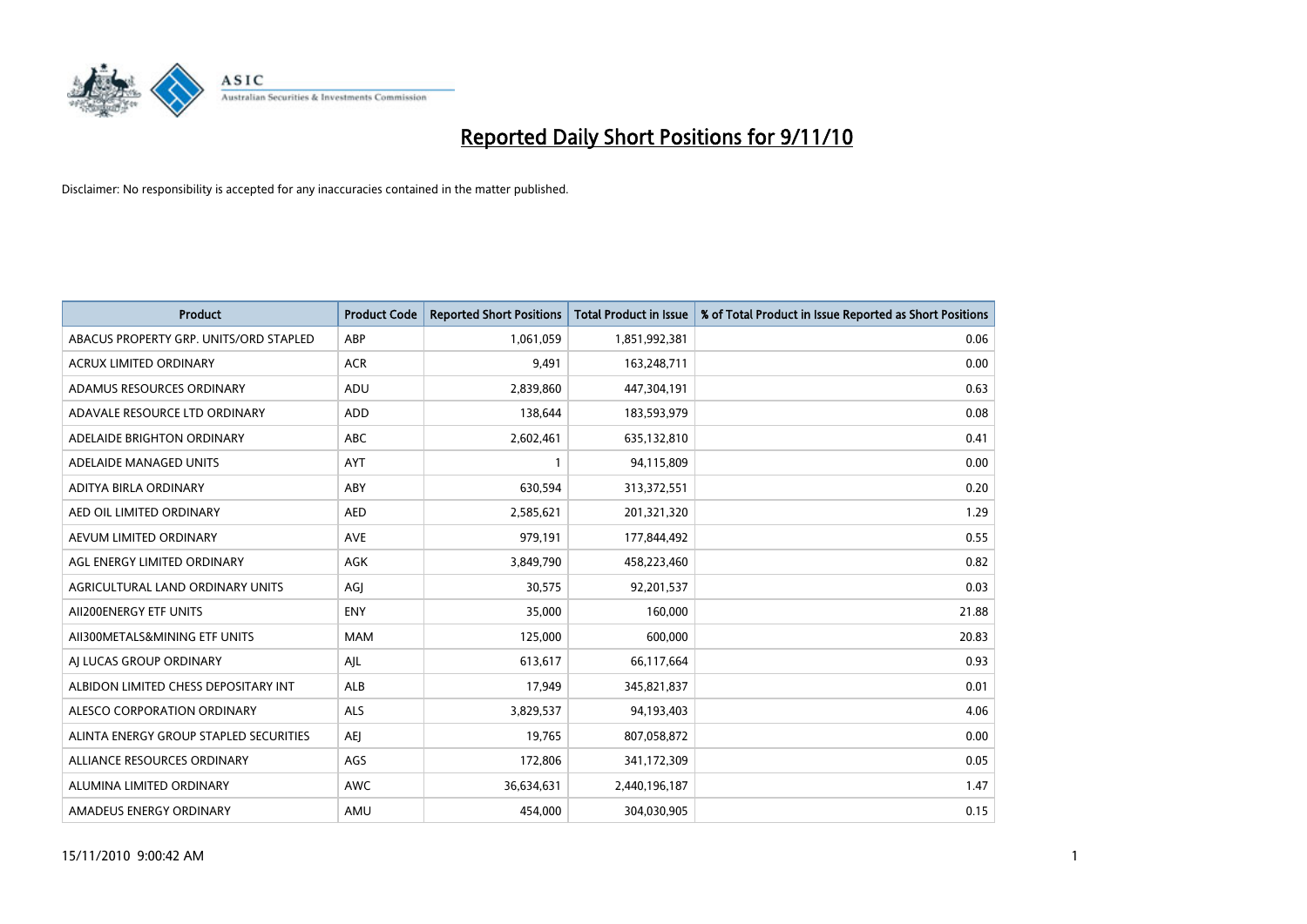

| <b>Product</b>                          | <b>Product Code</b> | <b>Reported Short Positions</b> | <b>Total Product in Issue</b> | % of Total Product in Issue Reported as Short Positions |
|-----------------------------------------|---------------------|---------------------------------|-------------------------------|---------------------------------------------------------|
| AMALGAMATED HOLDINGS ORDINARY           | AHD                 | 4                               | 157,396,607                   | 0.00                                                    |
| AMCOM TELECOMM. ORDINARY                | <b>AMM</b>          | 4,077,790                       | 716,812,103                   | 0.57                                                    |
| AMCOR LIMITED ORDINARY                  | AMC                 | 3,068,660                       | 1,224,359,762                 | 0.23                                                    |
| AMP LIMITED ORDINARY                    | AMP                 | 20,383,859                      | 2,094,424,200                 | 0.94                                                    |
| AMPELLA MINING ORDINARY                 | <b>AMX</b>          | 28,097                          | 200,225,108                   | 0.01                                                    |
| ANDEAN RESOURCES LTD ORDINARY           | <b>AND</b>          | 952,972                         | 548,450,367                   | 0.17                                                    |
| ANSELL LIMITED ORDINARY                 | <b>ANN</b>          | 955,575                         | 132,986,402                   | 0.72                                                    |
| ANTARES ENERGY LTD ORDINARY             | <b>AZZ</b>          | 118,654                         | 299,333,110                   | 0.04                                                    |
| ANZ BANKING GRP LTD ORDINARY            | <b>ANZ</b>          | 5,590,545                       | 2,559,768,592                 | 0.21                                                    |
| APA GROUP STAPLED SECURITIES            | <b>APA</b>          | 5,662,523                       | 551,689,118                   | 1.03                                                    |
| APEX MINERALS NL ORDINARY               | <b>AXM</b>          | 885.146                         | 3,567,819,909                 | 0.02                                                    |
| APN EUROPEAN RETAIL UNITS STAPLED SEC.  | <b>AEZ</b>          | 11,832                          | 544,910,660                   | 0.00                                                    |
| APN NEWS & MEDIA ORDINARY               | <b>APN</b>          | 10,340,613                      | 606,084,019                   | 1.71                                                    |
| APOLLO GAS LIMITED ORDINARY             | <b>AZO</b>          | 71,180                          | 90,400,136                    | 0.08                                                    |
| AQUARIUS PLATINUM. ORDINARY             | <b>AOP</b>          | 6,409,622                       | 463,231,008                   | 1.38                                                    |
| AQUILA RESOURCES ORDINARY               | <b>AQA</b>          | 967,885                         | 322,862,186                   | 0.29                                                    |
| ARAFURA RESOURCE LTD ORDINARY           | ARU                 | 2,899,794                       | 334,995,342                   | 0.86                                                    |
| ARDENT LEISURE GROUP STAPLED SECURITIES | AAD                 | 1,316,590                       | 312,836,274                   | 0.41                                                    |
| ARISTOCRAT LEISURE ORDINARY             | <b>ALL</b>          | 28,566,705                      | 533,983,910                   | 5.34                                                    |
| ASCIANO LIMITED DEFERRED SETTLEMENT     | <b>AIODA</b>        | 34,302,634                      | 2,926,103,883                 | 1.16                                                    |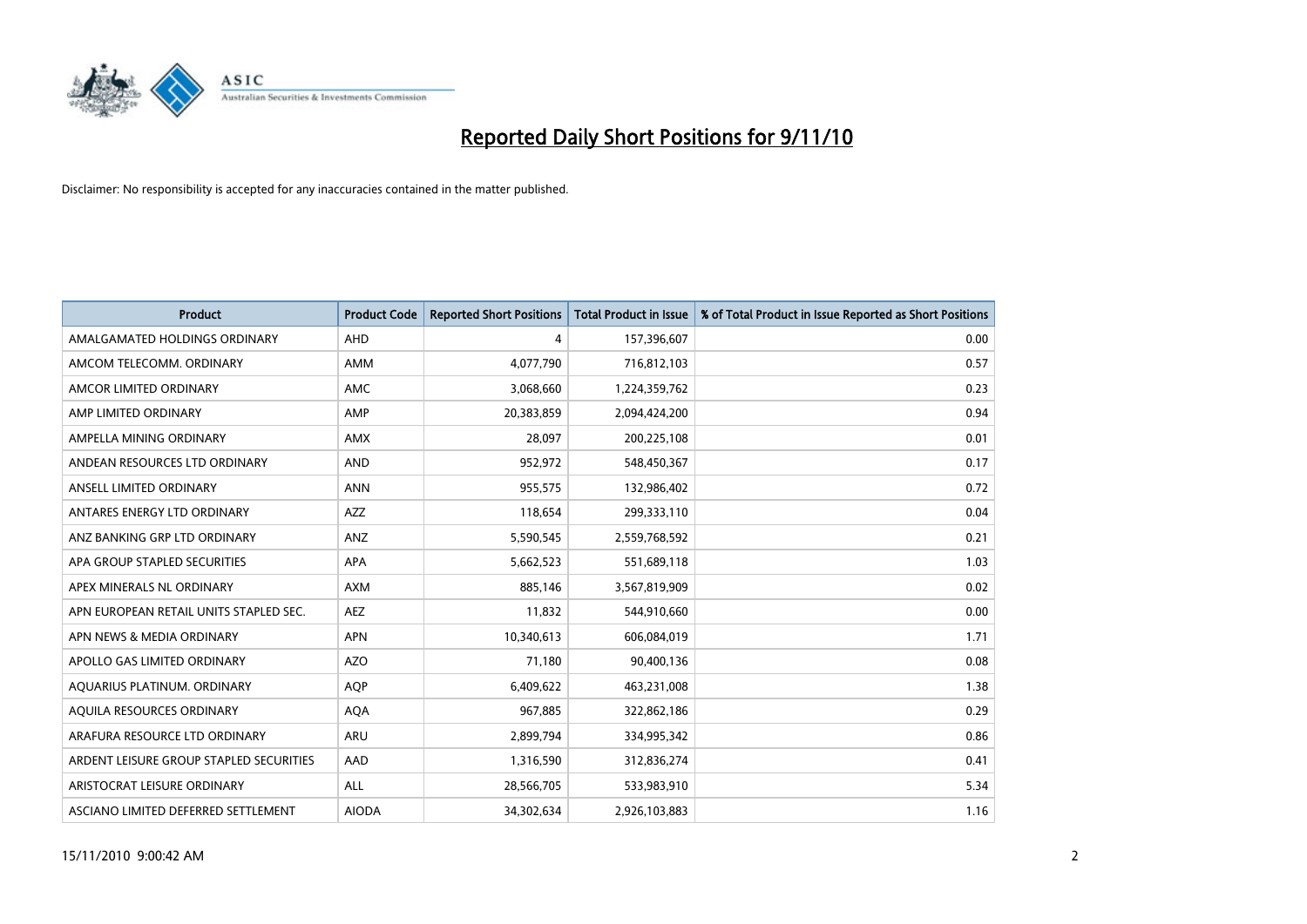

| <b>Product</b>                          | <b>Product Code</b> | <b>Reported Short Positions</b> | <b>Total Product in Issue</b> | % of Total Product in Issue Reported as Short Positions |
|-----------------------------------------|---------------------|---------------------------------|-------------------------------|---------------------------------------------------------|
| ASG GROUP LIMITED ORDINARY              | ASZ                 | 25,993                          | 156,064,384                   | 0.01                                                    |
| ASPEN GROUP ORD/UNITS STAPLED           | <b>APZ</b>          | 1,114,531                       | 583,934,711                   | 0.19                                                    |
| <b>ASTON RES LTD ORDINARY</b>           | <b>AZT</b>          | 3,872                           | 204,527,604                   | 0.00                                                    |
| ASTRO JAP PROP GROUP STAPLED SECURITIES | AJA                 | 134,072                         | 508,212,161                   | 0.03                                                    |
| ASX LIMITED ORDINARY                    | <b>ASX</b>          | 1,126,958                       | 175,136,729                   | 0.66                                                    |
| ATLANTIC LIMITED ORDINARY               | ATI                 | 85,398                          | 107,736,666                   | 0.08                                                    |
| ATLAS IRON LIMITED ORDINARY             | <b>AGO</b>          | 8,885,509                       | 540,082,119                   | 1.65                                                    |
| AUCKLAND INTERNATION ORDINARY           | AIA                 | 54                              | 1,317,998,787                 | 0.00                                                    |
| AURORA OIL & GAS ORDINARY               | <b>AUT</b>          | 352,412                         | 318, 365, 342                 | 0.11                                                    |
| AUSDRILL LIMITED ORDINARY               | <b>ASL</b>          | 28,885                          | 262,467,242                   | 0.00                                                    |
| AUSENCO LIMITED ORDINARY                | AAX                 | 4,105,870                       | 122,427,576                   | 3.35                                                    |
| <b>AUST VINTAGE LTD ORDINARY</b>        | <b>AVG</b>          | 18,017                          | 128,282,317                   | 0.01                                                    |
| <b>AUSTAL LIMITED ORDINARY</b>          | ASB                 | 233,495                         | 188,069,638                   | 0.12                                                    |
| <b>AUSTAR UNITED ORDINARY</b>           | <b>AUN</b>          | 14,007,198                      | 1,271,329,063                 | 1.09                                                    |
| <b>AUSTBROKERS HOLDINGS ORDINARY</b>    | <b>AUB</b>          | $\overline{2}$                  | 54,339,433                    | 0.00                                                    |
| AUSTEREO GROUP LTD. ORDINARY            | <b>AEO</b>          | 29,692                          | 344,783,708                   | 0.01                                                    |
| AUSTIN ENGINEERING ORDINARY             | ANG                 | 9,925                           | 71,314,403                    | 0.01                                                    |
| <b>AUSTRALAND ASSETS ASSETS</b>         | AAZPB               | 1,168                           | 2,750,000                     | 0.04                                                    |
| AUSTRALAND PROPERTY STAPLED SECURITY    | <b>ALZ</b>          | 148,731                         | 576,837,197                   | 0.02                                                    |
| AUSTRALIAN AGRICULT, ORDINARY           | AAC                 | 4,597,435                       | 264.264.459                   | 1.72                                                    |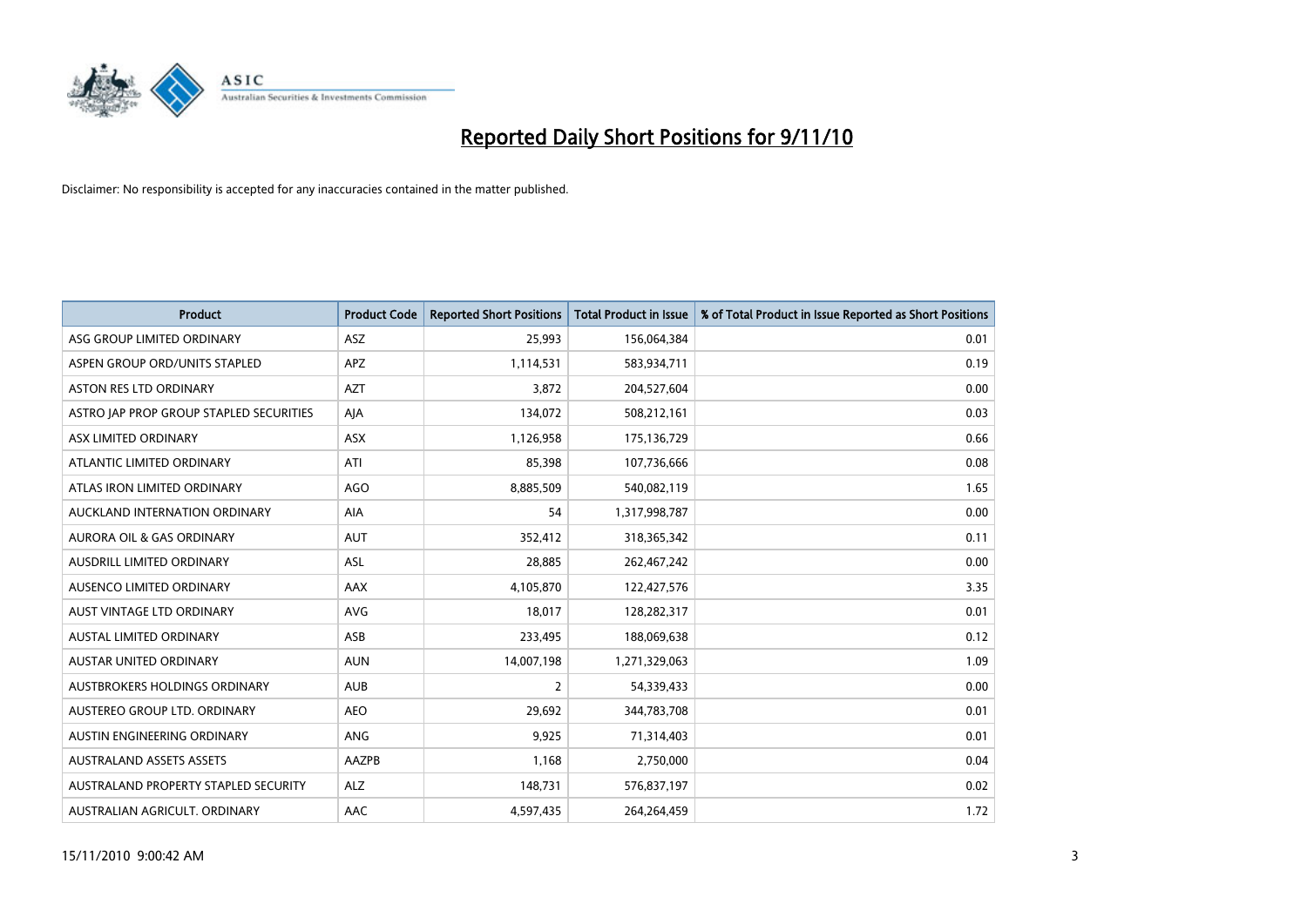

| <b>Product</b>                       | <b>Product Code</b> | <b>Reported Short Positions</b> | <b>Total Product in Issue</b> | % of Total Product in Issue Reported as Short Positions |
|--------------------------------------|---------------------|---------------------------------|-------------------------------|---------------------------------------------------------|
| <b>AUSTRALIAN EDUCATION UNITS</b>    | <b>AEU</b>          | 625,000                         | 134,973,383                   | 0.46                                                    |
| AUSTRALIAN FOUNDAT, ORDINARY         | AFI                 | 1,800                           | 1,013,151,345                 | 0.00                                                    |
| AUSTRALIAN INFRASTR, UNITS/ORDINARY  | <b>AIX</b>          | 166,808                         | 620,733,944                   | 0.02                                                    |
| AUSTRALIAN MINES LTD ORDINARY        | <b>AUZ</b>          | 1,400,000                       | 6,981,662,168                 | 0.02                                                    |
| AUSTRALIAN PHARM, ORDINARY           | API                 | 857,376                         | 488,115,883                   | 0.17                                                    |
| AVEXA LIMITED ORDINARY               | <b>AVX</b>          | 243,657                         | 847,688,779                   | 0.03                                                    |
| AVOCA RESOURCES ORDINARY             | <b>AVO</b>          | 388,251                         | 302,379,660                   | 0.12                                                    |
| AWB LIMITED ORDINARY                 | AWB                 | 5,460,816                       | 824,281,667                   | 0.66                                                    |
| AWE LIMITED ORDINARY                 | <b>AWE</b>          | 4,083,211                       | 521,871,941                   | 0.80                                                    |
| AXA ASIA PACIFIC ORDINARY            | <b>AXA</b>          | 4,092,235                       | 2,067,095,545                 | 0.18                                                    |
| AZUMAH RESOURCES ORDINARY            | <b>AZM</b>          | 340,000                         | 221,946,055                   | 0.15                                                    |
| BANK OF QUEENSLAND. ORDINARY         | <b>BOO</b>          | 966,646                         | 220,044,823                   | 0.43                                                    |
| <b>BANNERMAN RESOURCES ORDINARY</b>  | <b>BMN</b>          | 352.040                         | 201,710,934                   | 0.17                                                    |
| <b>BASS STRAIT OIL CO ORDINARY</b>   | <b>BAS</b>          | 1,482                           | 291,030,250                   | 0.00                                                    |
| BATHURST RESOURCES DEFERRED          | <b>BTUN</b>         | 12,499                          | 113,893,946                   | 0.01                                                    |
| <b>BATHURST RESOURCES ORDINARY</b>   | <b>BTU</b>          | 325,548                         | 236,315,015                   | 0.14                                                    |
| <b>BAUXITE RESOURCE LTD ORDINARY</b> | <b>BAU</b>          | 35,697                          | 234,379,896                   | 0.02                                                    |
| <b>BC IRON LIMITED ORDINARY</b>      | <b>BCI</b>          | 21,500                          | 84,061,000                    | 0.03                                                    |
| BEACH ENERGY LIMITED ORDINARY        | <b>BPT</b>          | 1,979,080                       | 1,098,548,140                 | 0.17                                                    |
| BEADELL RESOURCE LTD ORDINARY        | <b>BDR</b>          | 15,157                          | 621,937,828                   | 0.00                                                    |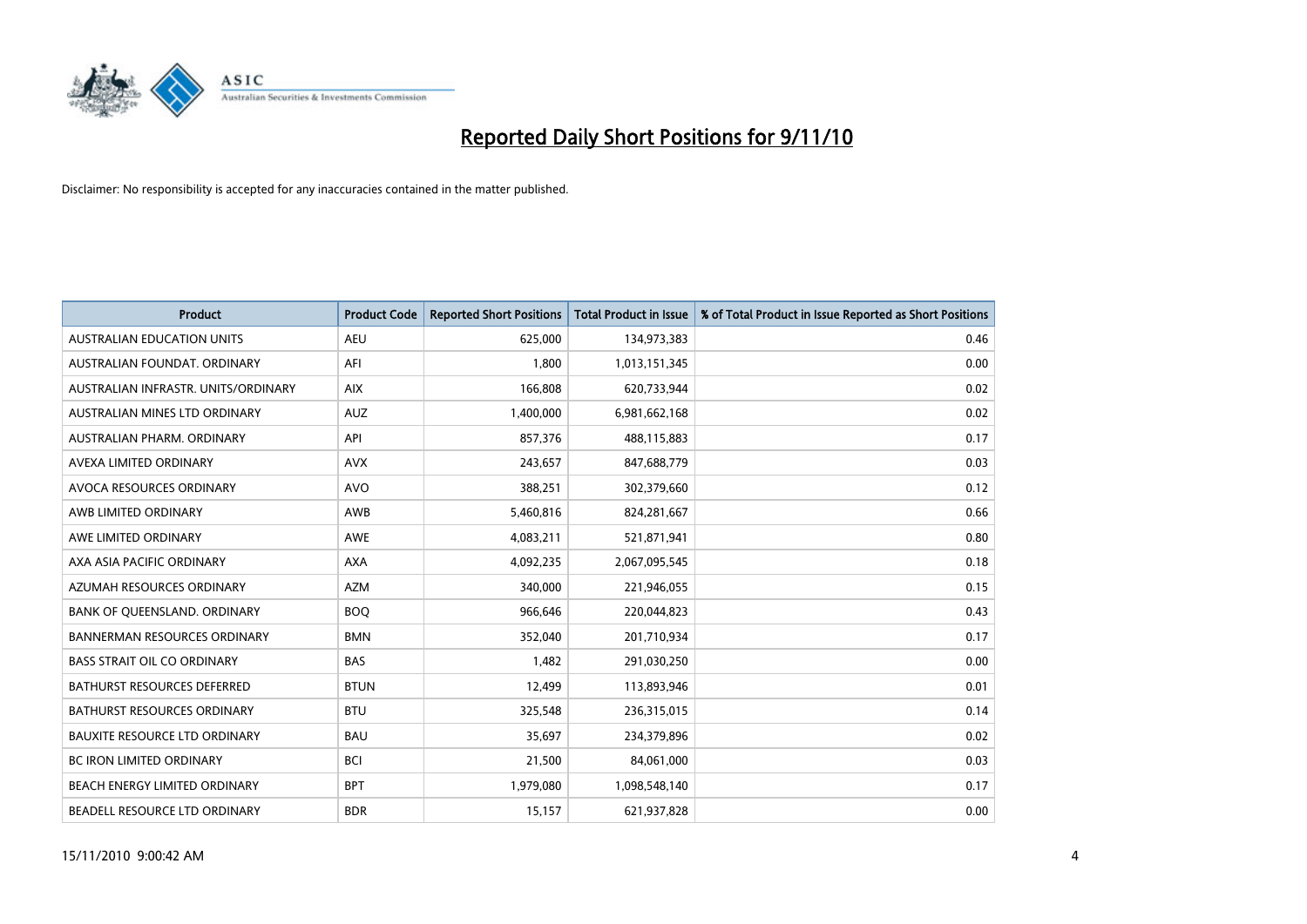

| <b>Product</b>                       | <b>Product Code</b> | <b>Reported Short Positions</b> | <b>Total Product in Issue</b> | % of Total Product in Issue Reported as Short Positions |
|--------------------------------------|---------------------|---------------------------------|-------------------------------|---------------------------------------------------------|
| BENDIGO AND ADELAIDE ORDINARY        | <b>BEN</b>          | 2,591,580                       | 357,572,785                   | 0.72                                                    |
| BENDIGO MINING LTD ORDINARY          | <b>BDG</b>          | 1,402,723                       | 509,712,735                   | 0.27                                                    |
| BERKELEY RESOURCES ORDINARY          | <b>BKY</b>          | 98,070                          | 137,632,135                   | 0.07                                                    |
| <b>BHP BILLITON LIMITED ORDINARY</b> | <b>BHP</b>          | 28,872,975                      | 3,356,081,497                 | 0.81                                                    |
| <b>BILLABONG ORDINARY</b>            | <b>BBG</b>          | 8,003,297                       | 253,613,826                   | 3.13                                                    |
| <b>BIOTA HOLDINGS ORDINARY</b>       | <b>BTA</b>          | 1,732,010                       | 180,691,377                   | 0.96                                                    |
| <b>BISALLOY STEEL ORDINARY</b>       | <b>BIS</b>          | 84.480                          | 216,455,965                   | 0.04                                                    |
| BKI INVESTMENT LTD ORDINARY          | <b>BKI</b>          | 508                             | 420,919,092                   | 0.00                                                    |
| <b>BLACKTHORN RESOURCES ORDINARY</b> | <b>BTR</b>          | 35,848                          | 106,885,300                   | 0.03                                                    |
| <b>BLUESCOPE STEEL LTD ORDINARY</b>  | <b>BSL</b>          | 26,315,684                      | 1,842,207,385                 | 1.42                                                    |
| <b>BOART LONGYEAR ORDINARY</b>       | <b>BLY</b>          | 3,190,008                       | 461,163,412                   | 0.68                                                    |
| <b>BOOM LOGISTICS ORDINARY</b>       | <b>BOL</b>          | 381,774                         | 461,500,712                   | 0.08                                                    |
| <b>BORAL LIMITED, ORDINARY</b>       | <b>BLD</b>          | 22,107,681                      | 724,369,392                   | 3.04                                                    |
| BOTSWANA METALS LTD ORDINARY         | <b>BML</b>          | 7,000                           | 106,087,760                   | 0.01                                                    |
| <b>BOW ENERGY LIMITED ORDINARY</b>   | <b>BOW</b>          | 2,245,302                       | 280,807,187                   | 0.80                                                    |
| <b>BRADKEN LIMITED ORDINARY</b>      | <b>BKN</b>          | 668,885                         | 139,639,929                   | 0.48                                                    |
| <b>BRAMBLES LIMITED ORDINARY</b>     | <b>BXB</b>          | 11,986,793                      | 1,434,345,234                 | 0.81                                                    |
| BREVILLE GROUP LTD ORDINARY          | <b>BRG</b>          | 2,740                           | 129,515,322                   | 0.00                                                    |
| <b>BRICKWORKS LIMITED ORDINARY</b>   | <b>BKW</b>          | 22,773                          | 147,567,333                   | 0.01                                                    |
| <b>BROCKMAN RESOURCES ORDINARY</b>   | <b>BRM</b>          | 415,550                         | 142,913,151                   | 0.29                                                    |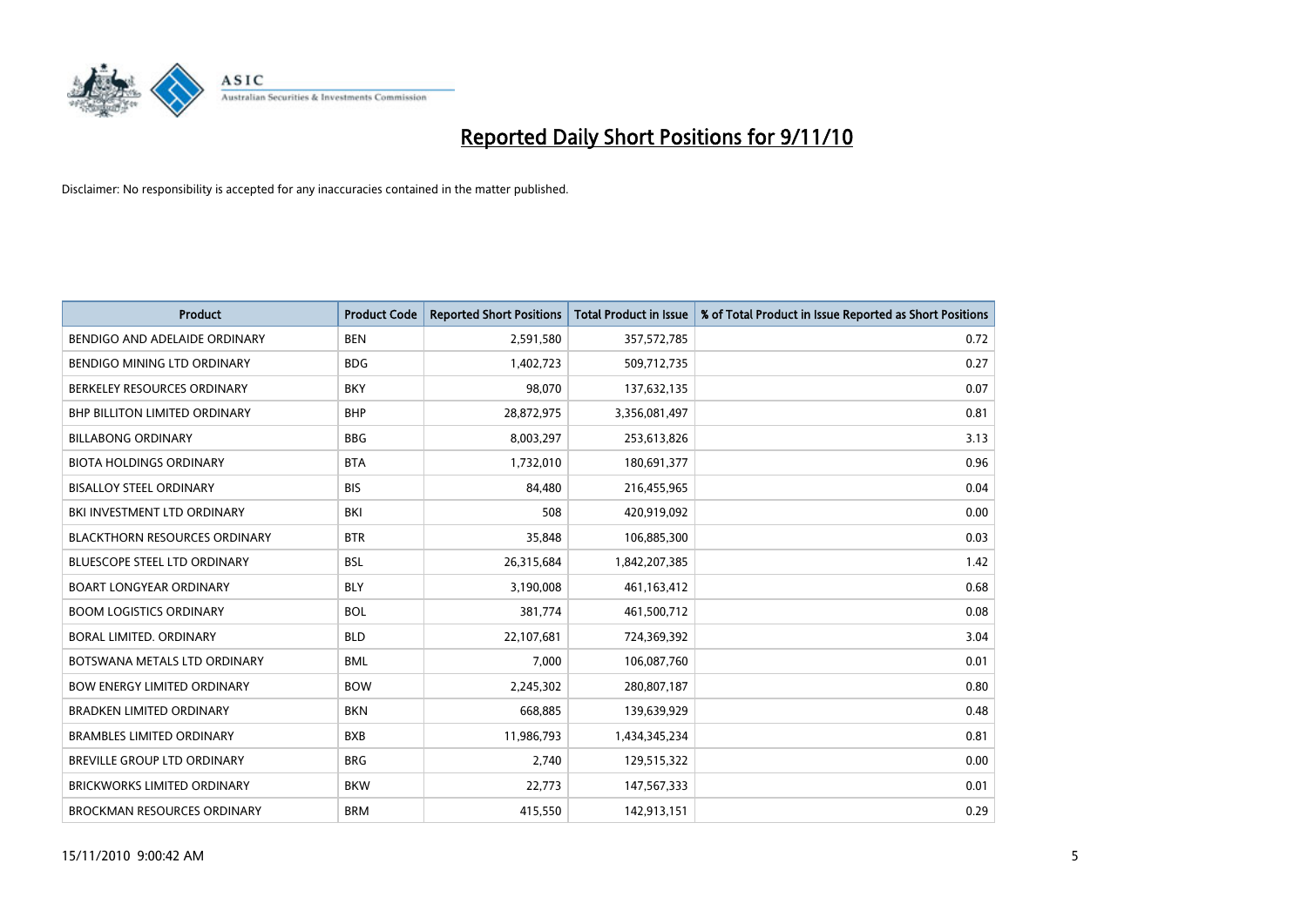

| <b>Product</b>                        | <b>Product Code</b> | <b>Reported Short Positions</b> | <b>Total Product in Issue</b> | % of Total Product in Issue Reported as Short Positions |
|---------------------------------------|---------------------|---------------------------------|-------------------------------|---------------------------------------------------------|
| BT INVESTMENT MNGMNT ORDINARY         | <b>BTT</b>          | 544,148                         | 160,000,000                   | 0.34                                                    |
| BUNNINGS WAREHOUSE ORDINARY UNITS     | <b>BWP</b>          | 697,011                         | 427,042,646                   | 0.16                                                    |
| <b>BURU ENERGY ORDINARY</b>           | <b>BRU</b>          | 171,612                         | 182,780,549                   | 0.09                                                    |
| CABCHARGE AUSTRALIA ORDINARY          | CAB                 | 1,369,246                       | 120,437,014                   | 1.13                                                    |
| CALTEX AUSTRALIA ORDINARY             | <b>CTX</b>          | 7,585,963                       | 270,000,000                   | 2.81                                                    |
| CAMPBELL BROTHERS ORDINARY            | <b>CPB</b>          | 769,763                         | 63,517,495                    | 1.22                                                    |
| CAPE LAMBERT RES LTD ORDINARY         | <b>CFE</b>          | 952.867                         | 593,166,467                   | 0.16                                                    |
| <b>CARBON ENERGY ORDINARY</b>         | <b>CNX</b>          | 471,678                         | 609,747,650                   | 0.07                                                    |
| CARDNO LIMITED ORDINARY               | CDD                 | 12,895                          | 105,797,439                   | 0.01                                                    |
| CARNARVON PETROLEUM ORDINARY          | <b>CVN</b>          | 2,765,427                       | 686,759,634                   | 0.40                                                    |
| CARNEGIE WAVE ENERGY ORDINARY         | <b>CWE</b>          | 83,000                          | 565,237,627                   | 0.01                                                    |
| <b>CARPATHIAN RESOURCES ORDINARY</b>  | <b>CPN</b>          | 75,000                          | 265,533,501                   | 0.03                                                    |
| CARPENTARIA EXP. LTD ORDINARY         | CAP                 | 9,777                           | 94,071,301                    | 0.01                                                    |
| CARSALES.COM LTD ORDINARY             | <b>CRZ</b>          | 1,738,088                       | 232,750,800                   | 0.74                                                    |
| CASH CONVERTERS ORD/DIV ACCESS        | CCV                 | 86,010                          | 379,761,025                   | 0.01                                                    |
| <b>CASPIAN OIL &amp; GAS ORDINARY</b> | CIG                 | 50,000                          | 1,331,500,513                 | 0.00                                                    |
| CATALPA RESOURCES ORDINARY            | <b>CAH</b>          | 1,371,617                       | 162,776,842                   | 0.84                                                    |
| CEC GROUP LIMITED ORDINARY            | <b>CEG</b>          | 1,750                           | 79,662,662                    | 0.00                                                    |
| <b>CELLNET GROUP ORDINARY</b>         | <b>CLT</b>          | 1,342                           | 69,875,723                    | 0.00                                                    |
| <b>CENTENNIAL COAL ORDINARY</b>       | <b>CEY</b>          | 425.131                         | 395,126,381                   | 0.11                                                    |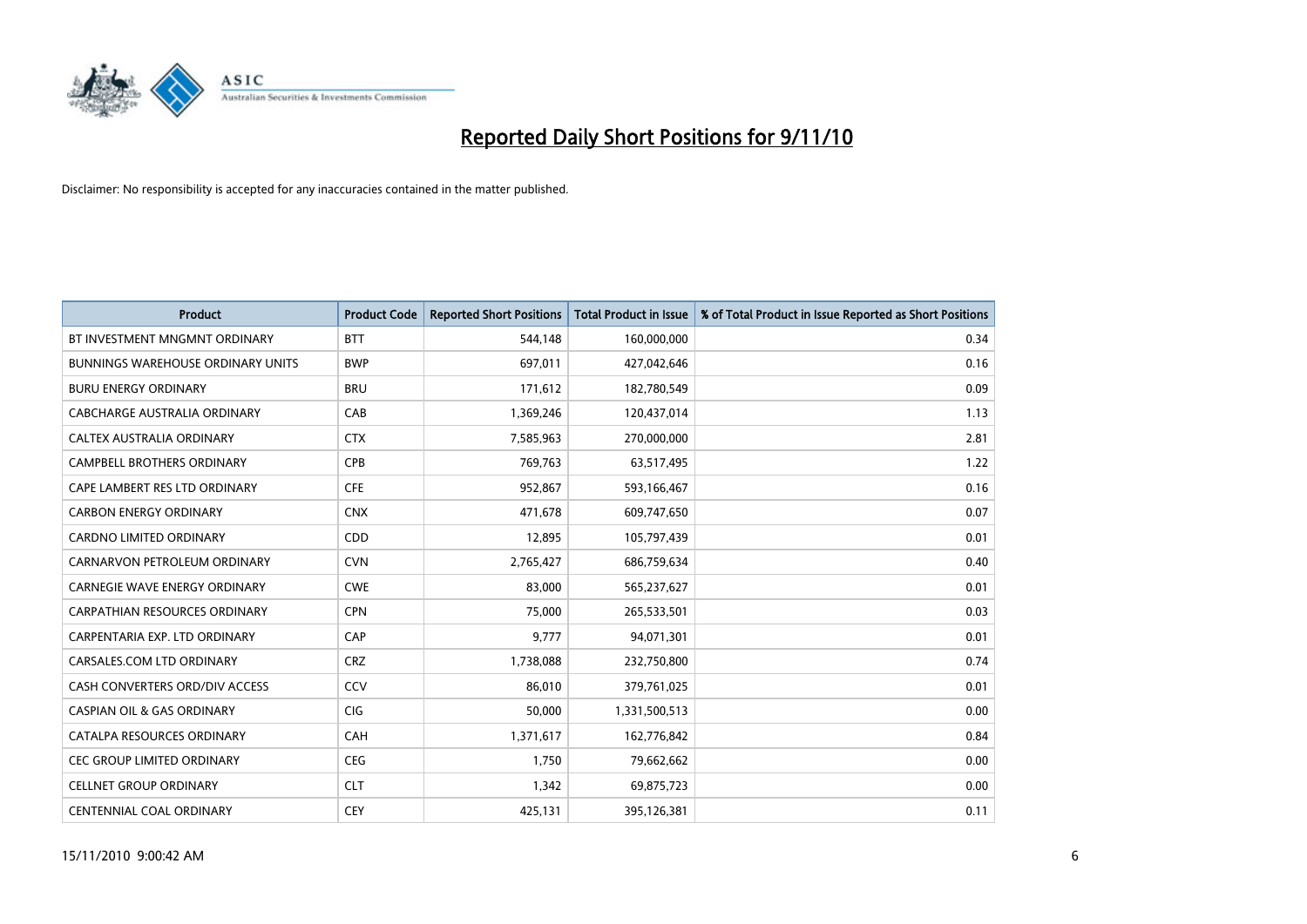

| <b>Product</b>                             | <b>Product Code</b> | <b>Reported Short Positions</b> | Total Product in Issue | % of Total Product in Issue Reported as Short Positions |
|--------------------------------------------|---------------------|---------------------------------|------------------------|---------------------------------------------------------|
| CENTRAL PETROLEUM ORDINARY                 | <b>CTP</b>          | 11,455                          | 982,297,842            | 0.00                                                    |
| <b>CENTRO PROPERTIES UNITS/ORD STAPLED</b> | <b>CNP</b>          | 324,031                         | 972,414,514            | 0.03                                                    |
| CENTRO RETAIL GROUP STAPLED SECURITIES     | <b>CER</b>          | 812,248                         | 2,286,399,424          | 0.03                                                    |
| CERAMIC FUEL CELLS ORDINARY                | <b>CFU</b>          | 140,326                         | 1,200,679,566          | 0.01                                                    |
| <b>CFS RETAIL PROPERTY UNITS</b>           | <b>CFX</b>          | 31,123,177                      | 2,820,392,571          | 1.11                                                    |
| <b>CHALLENGER DIV.PRO. STAPLED UNITS</b>   | <b>CDI</b>          | 51,871                          | 913,426,007            | 0.00                                                    |
| <b>CHALLENGER F.S.G.LTD ORDINARY</b>       | CGF                 | 12,697,091                      | 502,403,359            | 2.52                                                    |
| <b>CHALLENGER INFRAST, STAPLED UNITS</b>   | <b>CIF</b>          | 9,300                           | 316,223,785            | 0.00                                                    |
| CHANDLER MACLEOD LTD ORDINARY              | <b>CMG</b>          | 11,970                          | 422,031,685            | 0.00                                                    |
| CHARTER HALL GROUP STAPLED US PROHIBIT.    | <b>CHC</b>          | 2,516,968                       | 1,225,365,088          | 0.20                                                    |
| <b>CHARTER HALL OFFICE UNIT</b>            | COO                 | 427,398                         | 493,319,730            | 0.09                                                    |
| <b>CHARTER HALL RETAIL UNITS</b>           | <b>CQR</b>          | 258,048                         | 305,810,723            | 0.08                                                    |
| CHEMGENEX PHARMACEUT ORDINARY              | <b>CXS</b>          | 195,195                         | 283,348,870            | 0.07                                                    |
| CITADEL RESOURCE GRP ORDINARY              | CGG                 | 6,764,687                       | 2,367,666,467          | 0.28                                                    |
| CITIGOLD CORP LTD ORDINARY                 | <b>CTO</b>          | 2,133,434                       | 964,512,301            | 0.22                                                    |
| CLINUVEL PHARMACEUT, ORDINARY              | CUV                 | 41,277                          | 303,443,665            | 0.01                                                    |
| <b>CLOUGH LIMITED ORDINARY</b>             | <b>CLO</b>          | 526,842                         | 771,906,269            | 0.06                                                    |
| <b>COAL &amp; ALLIED ORDINARY</b>          | <b>CNA</b>          | 5,583                           | 86,584,735             | 0.01                                                    |
| COAL OF AFRICA LTD ORDINARY                | <b>CZA</b>          | 2,864,709                       | 530,514,663            | 0.54                                                    |
| <b>COALSPUR MINES LTD ORDINARY</b>         | <b>CPL</b>          | 1.024.982                       | 436,618,058            | 0.23                                                    |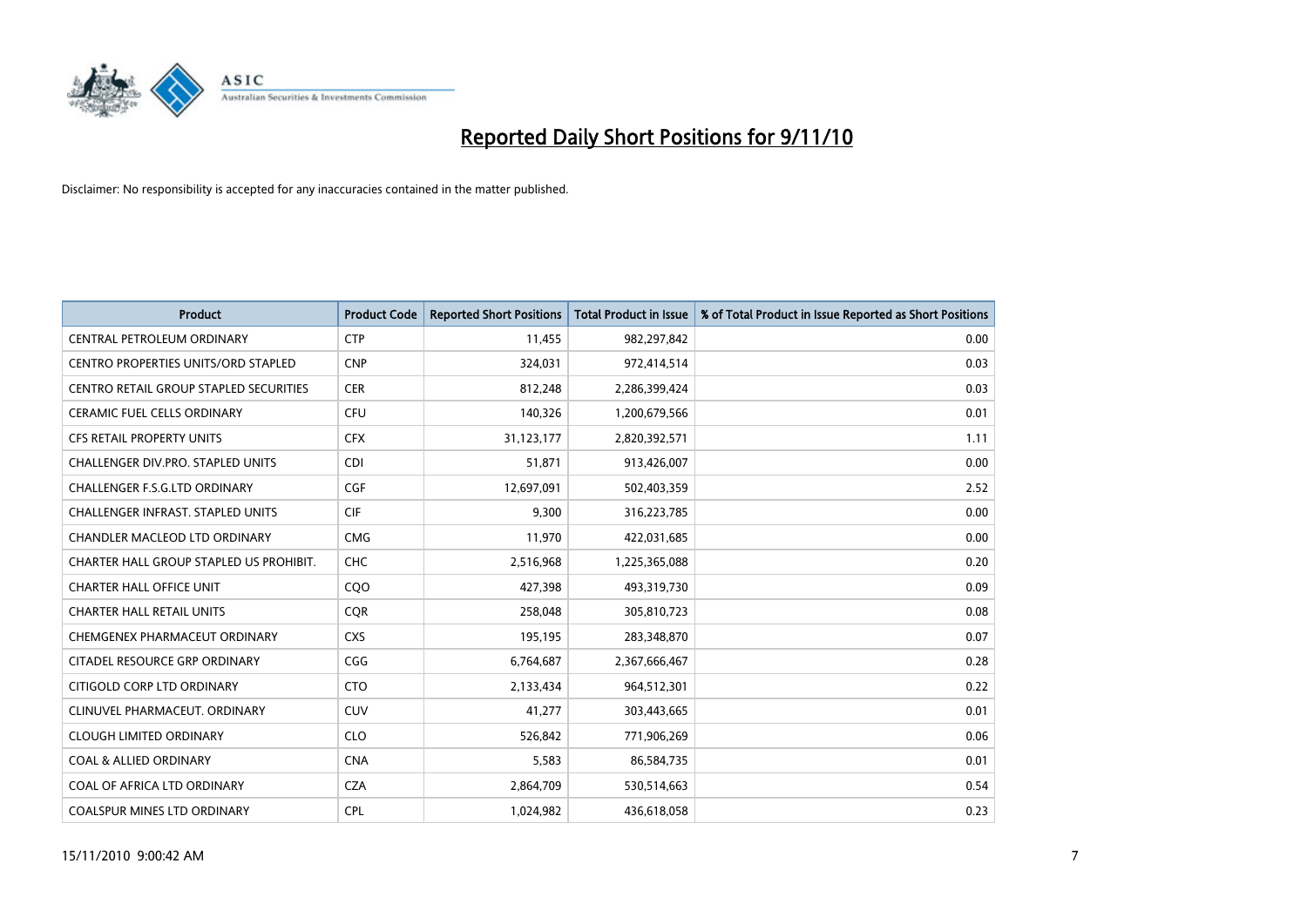

| <b>Product</b>                           | <b>Product Code</b> | <b>Reported Short Positions</b> | <b>Total Product in Issue</b> | % of Total Product in Issue Reported as Short Positions |
|------------------------------------------|---------------------|---------------------------------|-------------------------------|---------------------------------------------------------|
| COCA-COLA AMATIL ORDINARY                | <b>CCL</b>          | 5,744,715                       | 755,948,267                   | 0.74                                                    |
| COCHLEAR LIMITED ORDINARY                | COH                 | 902,016                         | 56,659,210                    | 1.58                                                    |
| <b>COCKATOO COAL ORDINARY</b>            | <b>COK</b>          | 5,908,661                       | 970,036,951                   | 0.60                                                    |
| COEUR D'ALENE MINES. CDI 1:1             | <b>CXC</b>          | 1,000                           | 3,834,109                     | 0.03                                                    |
| <b>COFFEY INTERNATIONAL ORDINARY</b>     | COF                 | 26,357                          | 130,211,293                   | 0.02                                                    |
| COMMONWEALTH BANK, ORDINARY              | <b>CBA</b>          | 13,417,580                      | 1,548,882,074                 | 0.85                                                    |
| COMMONWEALTH PROP ORDINARY UNITS         | <b>CPA</b>          | 16,461,619                      | 2,012,803,230                 | 0.83                                                    |
| <b>COMPASS RESOURCES ORDINARY</b>        | <b>CMR</b>          | 101,480                         | 147,402,920                   | 0.07                                                    |
| COMPUTERSHARE LTD ORDINARY               | CPU                 | 3,745,257                       | 555,664,059                   | 0.66                                                    |
| <b>CONNECTEAST GROUP STAPLED</b>         | CEU                 | 31,867,397                      | 3,940,145,951                 | 0.80                                                    |
| CONSOLIDATED MEDIA, ORDINARY             | <b>CMI</b>          | 1,946,206                       | 561,834,996                   | 0.34                                                    |
| CONTANGO MICROCAP ORDINARY               | <b>CTN</b>          | 7,500                           | 151,458,972                   | 0.00                                                    |
| <b>COOPER ENERGY LTD ORDINARY</b>        | <b>COE</b>          | 104,399                         | 292,576,001                   | 0.04                                                    |
| <b>COPPER STRIKE LTD ORDINARY</b>        | <b>CSE</b>          | 714                             | 129,455,571                   | 0.00                                                    |
| <b>COUNT FINANCIAL ORDINARY</b>          | COU                 | 708,623                         | 261,968,742                   | 0.28                                                    |
| <b>CRANE GROUP LIMITED ORDINARY</b>      | <b>CRG</b>          | 3,176,381                       | 79,110,667                    | 4.01                                                    |
| <b>CROMWELL GROUP STAPLED SECURITIES</b> | <b>CMW</b>          | 3,572,433                       | 909,626,240                   | 0.39                                                    |
| <b>CROWN LIMITED ORDINARY</b>            | <b>CWN</b>          | 3,585,755                       | 754,131,800                   | 0.47                                                    |
| <b>CSG LIMITED ORDINARY</b>              | CSV                 | 1,757,959                       | 244,864,695                   | 0.72                                                    |
| <b>CSL LIMITED ORDINARY</b>              | <b>CSL</b>          | 6,687,600                       | 550,119,993                   | 1.20                                                    |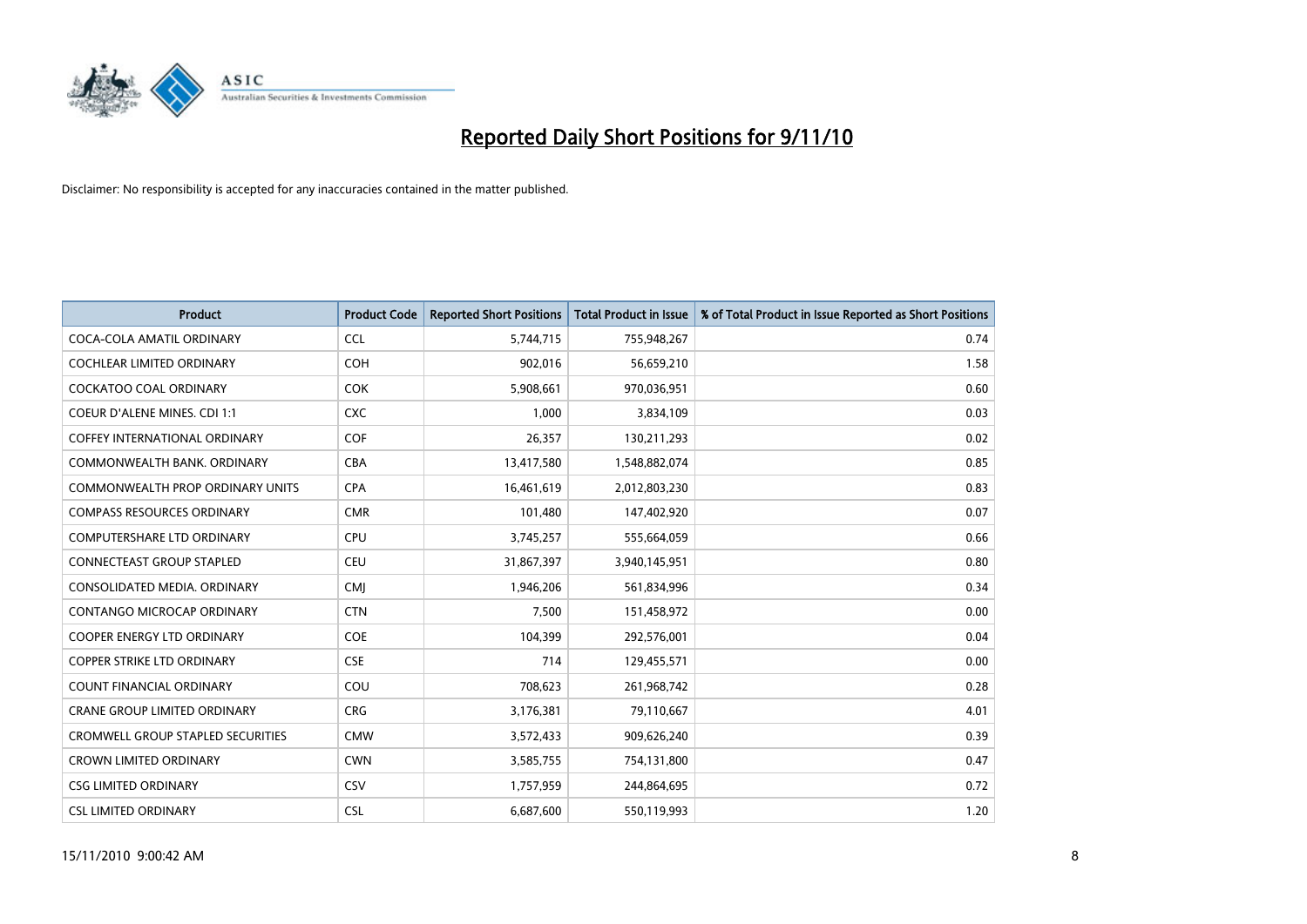

| <b>Product</b>                     | <b>Product Code</b> | <b>Reported Short Positions</b> | <b>Total Product in Issue</b> | % of Total Product in Issue Reported as Short Positions |
|------------------------------------|---------------------|---------------------------------|-------------------------------|---------------------------------------------------------|
| <b>CSR LIMITED ORDINARY</b>        | <b>CSR</b>          | 4,783,671                       | 1,517,907,314                 | 0.31                                                    |
| <b>CUDECO LIMITED ORDINARY</b>     | CDU                 | 499,864                         | 145,412,643                   | 0.33                                                    |
| <b>CUSTOMERS LIMITED ORDINARY</b>  | <b>CUS</b>          | 44,263                          | 134,869,357                   | 0.03                                                    |
| DART ENERGY LTD ORDINARY           | <b>DTE</b>          | 748,103                         | 538,188,184                   | 0.14                                                    |
| DAVID JONES LIMITED ORDINARY       | <b>DIS</b>          | 16,314,675                      | 510,945,759                   | 3.17                                                    |
| DECMIL GROUP LIMITED ORDINARY      | <b>DCG</b>          | 17,397                          | 123,804,568                   | 0.01                                                    |
| DEEP YELLOW LIMITED ORDINARY       | <b>DYL</b>          | 280,471                         | 1,125,814,458                 | 0.03                                                    |
| DEVINE LIMITED ORDINARY            | <b>DVN</b>          | 1,000                           | 634,918,223                   | 0.00                                                    |
| DEXUS PROPERTY GROUP STAPLED UNITS | <b>DXS</b>          | 16,294,561                      | 4,839,024,176                 | 0.33                                                    |
| DISCOVERY METALS LTD ORDINARY      | <b>DML</b>          | 3,401,228                       | 302,202,585                   | 1.12                                                    |
| <b>DOMINION MINING ORDINARY</b>    | <b>DOM</b>          | 173,523                         | 103,520,259                   | 0.17                                                    |
| DOMINO PIZZA ENTERPR ORDINARY      | <b>DMP</b>          | 3                               | 68,407,674                    | 0.00                                                    |
| DORAY MINERALS LTD ORDINARY        | <b>DRM</b>          | 6,776                           | 32,101,667                    | 0.02                                                    |
| DOWNER EDI LIMITED ORDINARY        | <b>DOW</b>          | 3,343,258                       | 343,178,483                   | 0.96                                                    |
| DUET GROUP STAPLED US PROHIBIT.    | <b>DUE</b>          | 642,889                         | 887,304,690                   | 0.07                                                    |
| DULUXGROUP LIMITED ORDINARY        | <b>DLX</b>          | 175,240                         | 366,992,120                   | 0.04                                                    |
| DYESOL LIMITED ORDINARY            | <b>DYE</b>          | 342,000                         | 143,373,426                   | 0.24                                                    |
| EASTERN STAR GAS ORDINARY          | ESG                 | 4,368,609                       | 991,567,041                   | 0.43                                                    |
| EDT RETAIL TRUST UNITS             | <b>EDT</b>          | 99,457                          | 4,700,290,868                 | 0.00                                                    |
| ELDERS LIMITED ORDINARY            | <b>ELD</b>          | 21,395,781                      | 448,598,480                   | 4.78                                                    |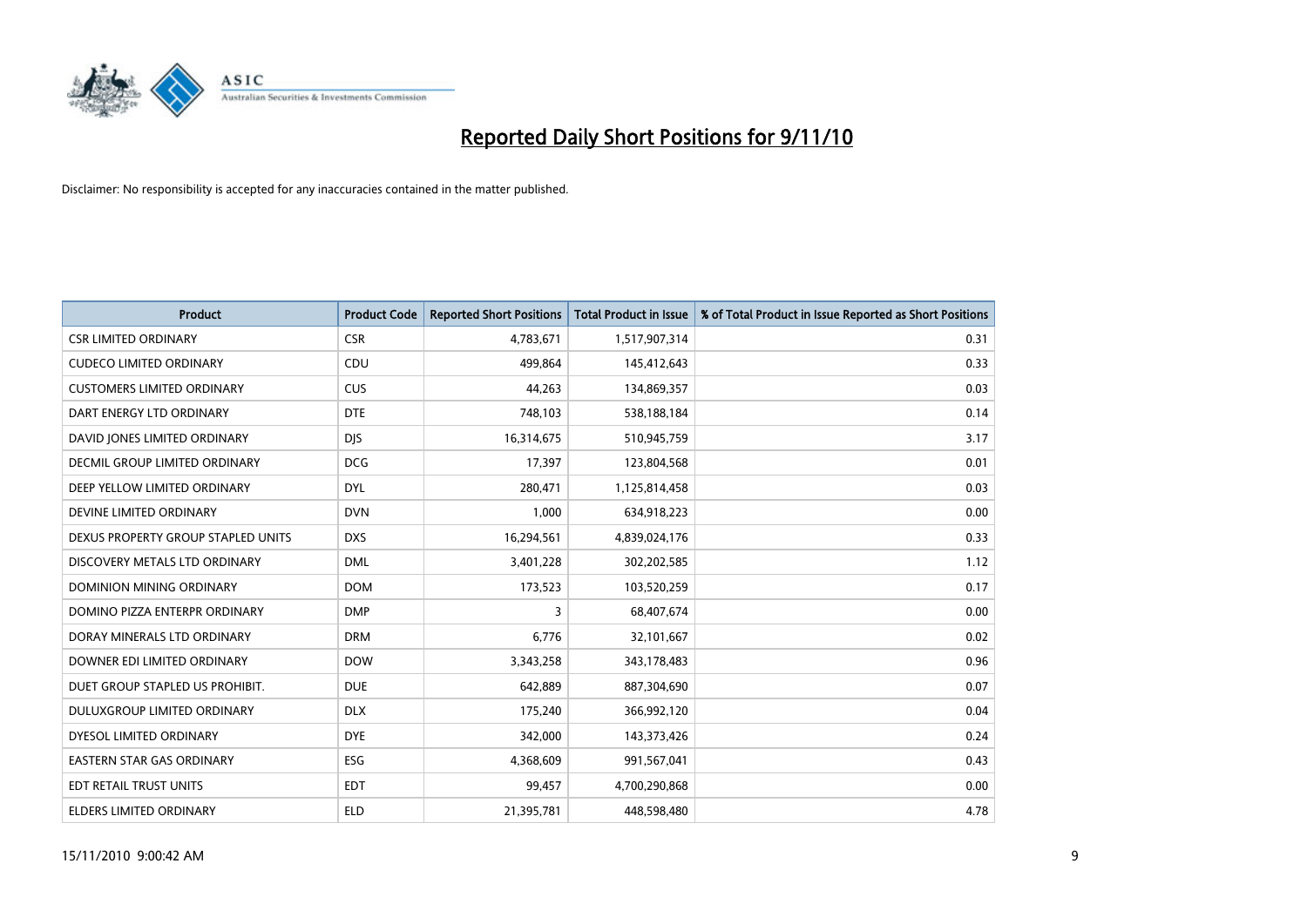

| <b>Product</b>                            | <b>Product Code</b> | <b>Reported Short Positions</b> | Total Product in Issue | % of Total Product in Issue Reported as Short Positions |
|-------------------------------------------|---------------------|---------------------------------|------------------------|---------------------------------------------------------|
| ELDORADO GOLD CORP CDI 1:1                | EAU                 | 18,399                          | 20,934,663             | 0.08                                                    |
| ELIXIR PETROLEUM LTD ORDINARY             | <b>EXR</b>          | 324,400                         | 188,988,472            | 0.17                                                    |
| <b>EMECO HOLDINGS ORDINARY</b>            | <b>EHL</b>          | 45,955                          | 631,237,586            | 0.00                                                    |
| ENERGY RESOURCES ORDINARY 'A'             | <b>ERA</b>          | 1,457,086                       | 190,737,934            | 0.75                                                    |
| <b>ENERGY WORLD CORPOR, ORDINARY</b>      | <b>EWC</b>          | 8,956,615                       | 1,561,166,672          | 0.57                                                    |
| <b>ENTEK ENERGY LTD ORDINARY</b>          | <b>ETE</b>          | 489.903                         | 287,692,535            | 0.17                                                    |
| <b>ENTELLECT SOLUTIONS ORDINARY</b>       | <b>ESN</b>          | 464,050                         | 1,740,334,200          | 0.03                                                    |
| <b>ENVESTRA LIMITED ORDINARY</b>          | <b>ENV</b>          | 1,508,534                       | 1,430,398,609          | 0.09                                                    |
| EQUINOX MINERALS LTD CHESS DEPOSITARY INT | EON                 | 6,220,069                       | 707,868,211            | 0.87                                                    |
| <b>EVEREST FINANCIAL ORDINARY</b>         | <b>EFG</b>          | 4.300                           | 251,442,316            | 0.00                                                    |
| <b>EXTRACT RESOURCES ORDINARY</b>         | <b>EXT</b>          | 694,897                         | 243,302,298            | 0.28                                                    |
| FAIRFAX MEDIA LTD ORDINARY                | <b>FXI</b>          | 286,599,474                     | 2,351,955,725          | 12.18                                                   |
| <b>FANTASTIC HOLDINGS ORDINARY</b>        | <b>FAN</b>          | 3,000                           | 102,693,495            | 0.00                                                    |
| <b>FAR LTD ORDINARY</b>                   | <b>FAR</b>          | 410.000                         | 658,232,784            | 0.06                                                    |
| FERRAUS LIMITED ORDINARY                  | <b>FRS</b>          | 370                             | 205,700,890            | 0.00                                                    |
| FISHER & PAYKEL APP. ORDINARY             | <b>FPA</b>          | 9,957,757                       | 724,235,162            | 1.38                                                    |
| FISHER & PAYKEL H. ORDINARY               | <b>FPH</b>          | 2,157,285                       | 517,444,890            | 0.42                                                    |
| FKP PROPERTY GROUP STAPLED SECURITIES     | <b>FKP</b>          | 4,228,445                       | 1,174,033,185          | 0.36                                                    |
| FLEETWOOD CORP ORDINARY                   | <b>FWD</b>          | 54,582                          | 57,209,053             | 0.09                                                    |
| <b>FLETCHER BUILDING ORDINARY</b>         | <b>FBU</b>          | 520,548                         | 611,250,393            | 0.08                                                    |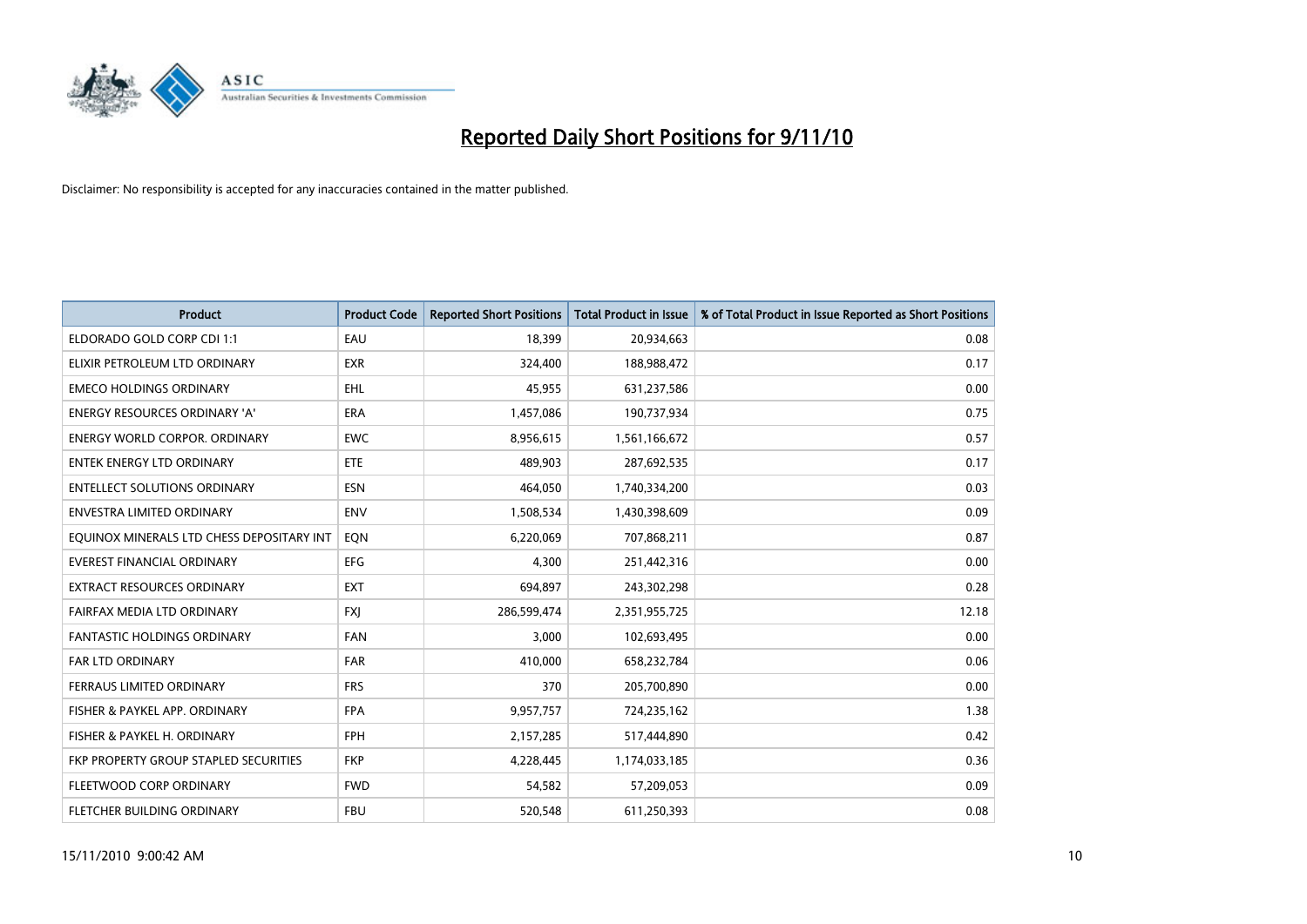

| <b>Product</b>                       | <b>Product Code</b> | <b>Reported Short Positions</b> | Total Product in Issue | % of Total Product in Issue Reported as Short Positions |
|--------------------------------------|---------------------|---------------------------------|------------------------|---------------------------------------------------------|
| FLEXIGROUP LIMITED ORDINARY          | <b>FXL</b>          | 25,624                          | 275,472,492            | 0.01                                                    |
| <b>FLIGHT CENTRE ORDINARY</b>        | <b>FLT</b>          | 2,614,041                       | 99,787,921             | 2.62                                                    |
| <b>FLINDERS MINES LTD ORDINARY</b>   | <b>FMS</b>          | 20,946,166                      | 1,820,149,571          | 1.15                                                    |
| <b>FORGE GROUP LIMITED ORDINARY</b>  | FGE                 |                                 | 82,314,014             | 0.00                                                    |
| FORTE ENERGY NL ORDINARY             | <b>FTE</b>          | 2,658,986                       | 580,658,031            | 0.46                                                    |
| FORTESCUE METALS GRP ORDINARY        | <b>FMG</b>          | 8,744,394                       | 3,111,417,738          | 0.26                                                    |
| <b>FOSTER'S GROUP ORDINARY</b>       | FGL                 | 3,892,384                       | 1,930,723,313          | 0.22                                                    |
| FTD CORPORATION ORDINARY             | <b>FTD</b>          | 8,088                           | 100,421,069            | 0.01                                                    |
| <b>FUNTASTIC LIMITED ORDINARY</b>    | <b>FUN</b>          | 322,528                         | 340,997,682            | 0.09                                                    |
| <b>G.U.D. HOLDINGS ORDINARY</b>      | <b>GUD</b>          | 173,842                         | 68,426,721             | 0.25                                                    |
| <b>GALAXY RESOURCES ORDINARY</b>     | <b>GXY</b>          | 542,832                         | 190,553,358            | 0.28                                                    |
| <b>GEODYNAMICS LIMITED ORDINARY</b>  | GDY                 | 280,565                         | 292,840,219            | 0.09                                                    |
| <b>GINDALBIE METALS LTD ORDINARY</b> | <b>GBG</b>          | 9,492,187                       | 850,108,099            | 1.10                                                    |
| <b>GIRALIA RESOURCES NL ORDINARY</b> | GIR                 | 295,189                         | 180,135,170            | 0.16                                                    |
| <b>GLOBAL MINING ORDINARY</b>        | <b>GMI</b>          | 8.951                           | 191,820,968            | 0.00                                                    |
| <b>GLOUCESTER COAL ORDINARY</b>      | GCL                 | 253,181                         | 140,447,062            | 0.18                                                    |
| <b>GME RESOURCES LTD ORDINARY</b>    | <b>GME</b>          | 800                             | 302,352,750            | 0.00                                                    |
| <b>GOLDEN GATE PETROL ORDINARY</b>   | GGP                 | 11,538                          | 975,826,623            | 0.00                                                    |
| <b>GOLDEN WEST RESOURCE ORDINARY</b> | GWR                 | 1,617                           | 164,606,127            | 0.00                                                    |
| <b>GOODMAN FIELDER. ORDINARY</b>     | <b>GFF</b>          | 11,231,039                      | 1,380,386,438          | 0.83                                                    |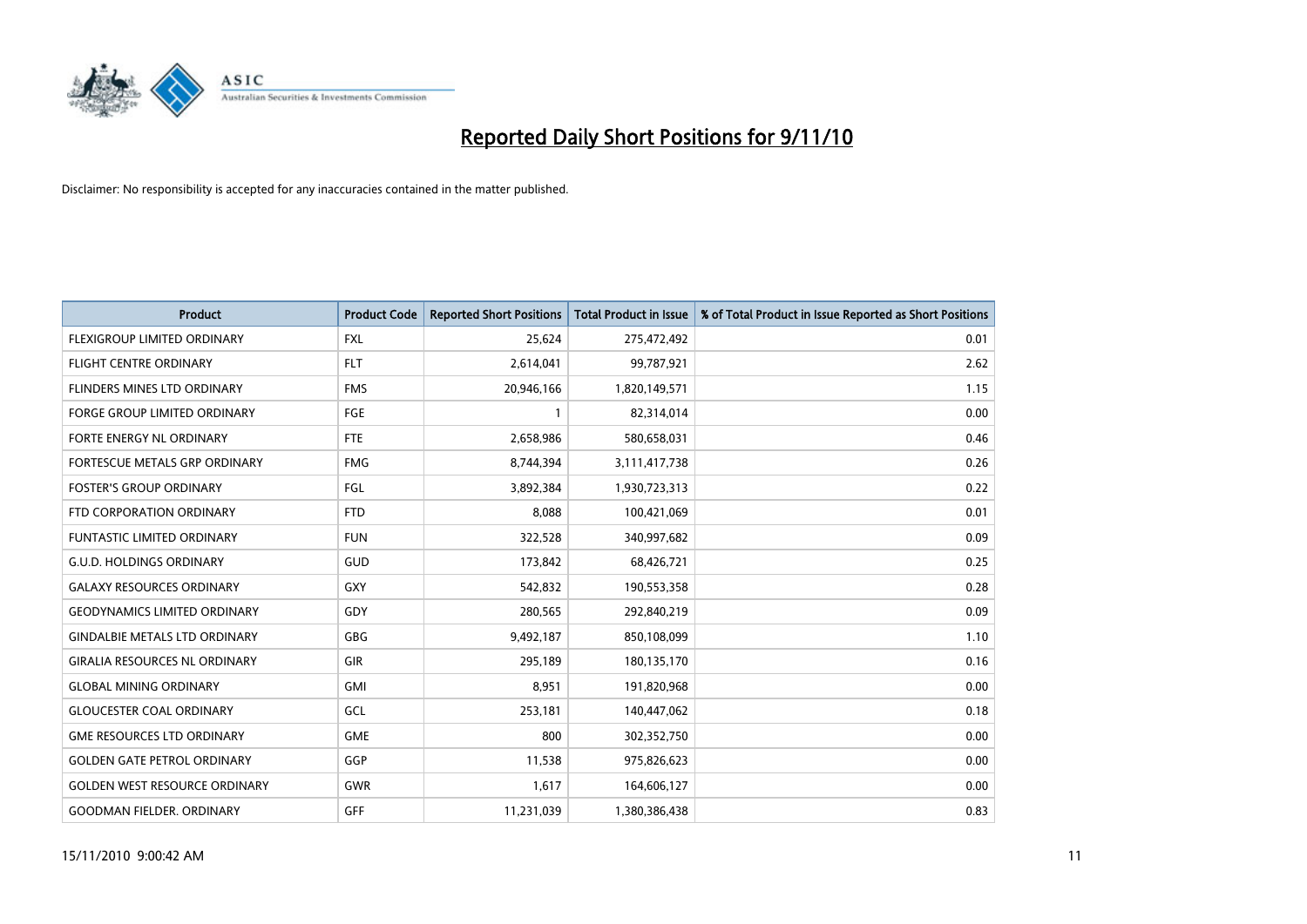

| <b>Product</b>                                   | <b>Product Code</b> | <b>Reported Short Positions</b> | Total Product in Issue | % of Total Product in Issue Reported as Short Positions |
|--------------------------------------------------|---------------------|---------------------------------|------------------------|---------------------------------------------------------|
| <b>GOODMAN GROUP STAPLED US PROHIBIT.</b>        | <b>GMG</b>          | 4,276,025                       | 6,369,751,394          | 0.06                                                    |
| <b>GPT GROUP STAPLED SEC.</b>                    | <b>GPT</b>          | 10,297,357                      | 1,855,529,431          | 0.54                                                    |
| <b>GRAINCORP LIMITED A CLASS ORDINARY</b>        | <b>GNC</b>          | 204,364                         | 198,318,900            | 0.11                                                    |
| <b>GRANGE RESOURCES, ORDINARY</b>                | <b>GRR</b>          | 1,497,076                       | 1,152,077,403          | 0.13                                                    |
| <b>GREENLAND MIN EN LTD ORDINARY</b>             | GGG                 | 975,690                         | 262,532,512            | 0.37                                                    |
| <b>GRYPHON MINERALS LTD ORDINARY</b>             | GRY                 | 11,452                          | 289,272,058            | 0.00                                                    |
| <b>GUINNESS PEAT GROUP. CHESS DEPOSITARY INT</b> | GPG                 | 55                              | 304,490,416            | 0.00                                                    |
| <b>GUNNS LIMITED ORDINARY</b>                    | <b>GNS</b>          | 20,663,640                      | 806,734,892            | 2.55                                                    |
| <b>GWA GROUP LTD ORDINARY</b>                    | <b>GWA</b>          | 4,046,374                       | 301,102,514            | 1.34                                                    |
| <b>HARVEY NORMAN ORDINARY</b>                    | <b>HVN</b>          | 32,567,677                      | 1,062,316,784          | 3.06                                                    |
| HASTIE GROUP LIMITED ORDINARY                    | <b>HST</b>          | 552,458                         | 239,716,924            | 0.22                                                    |
| HASTINGS DIVERSIFIED STAPLED SECURITY            | <b>HDF</b>          | 269,238                         | 518,300,758            | 0.04                                                    |
| <b>HEARTWARE INT INC CDI 35:1</b>                | <b>HIN</b>          | 272,008                         | 66,059,280             | 0.41                                                    |
| <b>HENDERSON GROUP CDI 1:1</b>                   | <b>HGG</b>          | 8,108,297                       | 560,588,825            | 1.43                                                    |
| HFA HOLDINGS LIMITED ORDINARY                    | <b>HFA</b>          | 1,860,937                       | 469,330,170            | 0.39                                                    |
| <b>HIGHLANDS PACIFIC ORDINARY</b>                | <b>HIG</b>          | 2,382,805                       | 685,007,148            | 0.35                                                    |
| HILLGROVE RES LTD ORDINARY                       | <b>HGO</b>          | 2,267,305                       | 540,803,911            | 0.42                                                    |
| HILLS HOLDINGS LTD ORDINARY                      | <b>HIL</b>          | 1,663,084                       | 248,676,841            | 0.66                                                    |
| HORIZON OIL LIMITED ORDINARY                     | <b>HZN</b>          | 2,439,833                       | 1,130,311,515          | 0.21                                                    |
| ICON ENERGY LIMITED ORDINARY                     | <b>ICN</b>          | 67,000                          | 439,801,394            | 0.02                                                    |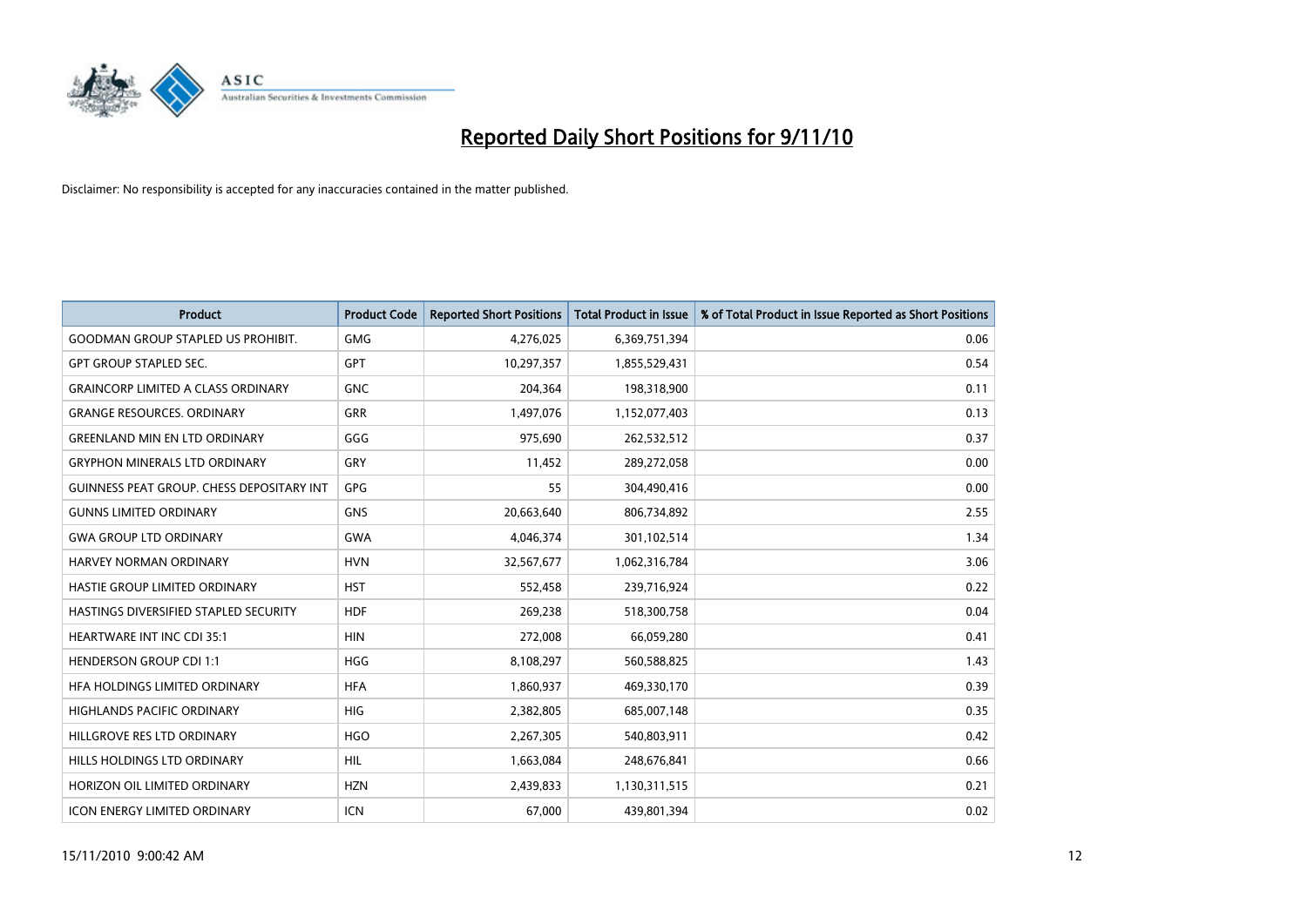

| <b>Product</b>                           | <b>Product Code</b> | <b>Reported Short Positions</b> | <b>Total Product in Issue</b> | % of Total Product in Issue Reported as Short Positions |
|------------------------------------------|---------------------|---------------------------------|-------------------------------|---------------------------------------------------------|
| <b>IINET LIMITED ORDINARY</b>            | <b>IIN</b>          | 1,362,803                       | 151,963,119                   | 0.89                                                    |
| <b>ILUKA RESOURCES ORDINARY</b>          | <b>ILU</b>          | 5,926,098                       | 418,700,517                   | 1.39                                                    |
| IMF (AUSTRALIA) LTD ORDINARY             | <b>IMF</b>          | 332,636                         | 122,496,819                   | 0.27                                                    |
| IMX RESOURCES LTD ORDINARY               | <b>IXR</b>          | 20,000                          | 262,552,803                   | 0.01                                                    |
| <b>INCITEC PIVOT ORDINARY</b>            | IPL                 | 1,998,757                       | 1,628,730,107                 | 0.10                                                    |
| <b>INDAGO RESOURCES LTD ORDINARY</b>     | <b>IDG</b>          | 8,179                           | 81,659,448                    | 0.01                                                    |
| <b>INDEPENDENCE GROUP ORDINARY</b>       | <b>IGO</b>          | 269.145                         | 114,063,539                   | 0.23                                                    |
| <b>INDOPHIL RESOURCES ORDINARY</b>       | <b>IRN</b>          | 353,041                         | 471,445,763                   | 0.07                                                    |
| <b>INDUSTREA LIMITED ORDINARY</b>        | <b>IDL</b>          | 1,248,487                       | 1,088,087,032                 | 0.11                                                    |
| <b>INFIGEN ENERGY STAPLED SECURITIES</b> | <b>IFN</b>          | 9,248,817                       | 761,222,569                   | 1.20                                                    |
| ING INDUSTRIAL FUND UNITS                | <b>IIF</b>          | 6,777,475                       | 2,592,249,647                 | 0.25                                                    |
| ING OFFICE FUND STAPLED SECURITIES       | <b>IOF</b>          | 5,722,400                       | 2,729,071,212                 | 0.22                                                    |
| ING RE COM GROUP STAPLED SECURITIES      | <b>ILF</b>          | 9.075                           | 441,029,194                   | 0.00                                                    |
| <b>INSURANCE AUSTRALIA ORDINARY</b>      | <b>IAG</b>          | 3,391,812                       | 2,078,994,021                 | 0.14                                                    |
| INTEGRA MINING LTD, ORDINARY             | <b>IGR</b>          | 1,611,512                       | 755,792,394                   | 0.20                                                    |
| <b>INTOLL GROUP STAPLED SECURITIES</b>   | <b>ITO</b>          | 4,119,126                       | 2,261,732,048                 | 0.18                                                    |
| <b>INTREPID MINES ORDINARY</b>           | <b>IAU</b>          | 1,027,024                       | 432,892,863                   | 0.24                                                    |
| <b>INVOCARE LIMITED ORDINARY</b>         | <b>IVC</b>          | 791,882                         | 102,421,288                   | 0.77                                                    |
| ION LIMITED ORDINARY                     | <b>ION</b>          | 164,453                         | 256,365,105                   | 0.06                                                    |
| <b>IOOF HOLDINGS LTD ORDINARY</b>        | <b>IFL</b>          | 1.448.645                       | 229,794,395                   | 0.62                                                    |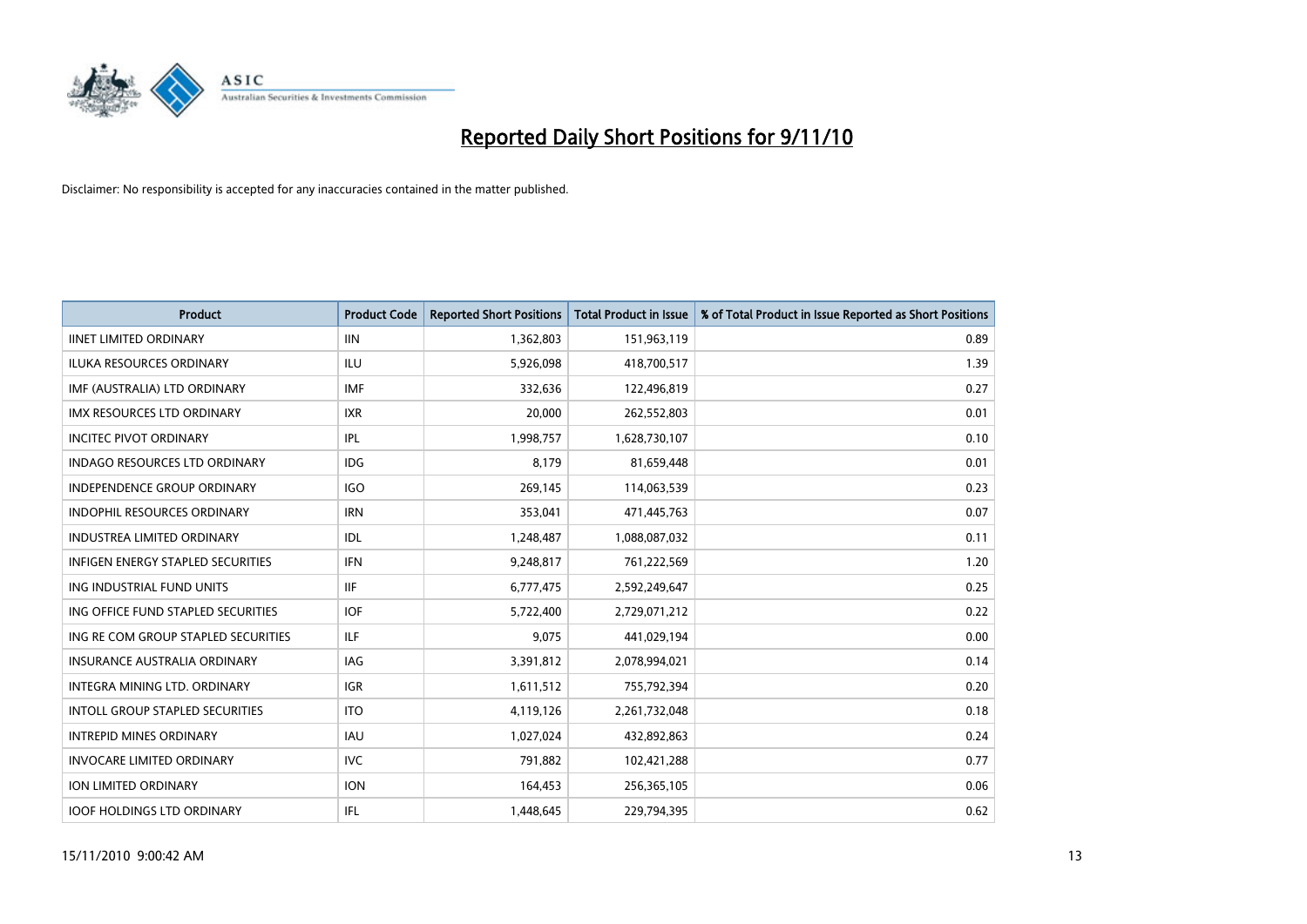

| <b>Product</b>                                  | <b>Product Code</b> | <b>Reported Short Positions</b> | <b>Total Product in Issue</b> | % of Total Product in Issue Reported as Short Positions |
|-------------------------------------------------|---------------------|---------------------------------|-------------------------------|---------------------------------------------------------|
| <b>IRESS MARKET TECH. ORDINARY</b>              | <b>IRE</b>          | 2,129,310                       | 126,018,142                   | 1.69                                                    |
| <b>IRON ORE HOLDINGS ORDINARY</b>               | <b>IOH</b>          | 14,908                          | 135,381,616                   | 0.01                                                    |
| <b>ISHARES GLB CONSSTA CDI 1:1</b>              | X                   | 721                             | 4,750,000                     | 0.02                                                    |
| ISHARES GLOBAL 100 CDI 1:1                      | <b>IOO</b>          | 9,451                           | 10,600,000                    | 0.09                                                    |
| <b>ISHARES MSCI EAFE CDI 1:1</b>                | <b>IVE</b>          | 75,419                          | 590,400,000                   | 0.01                                                    |
| ISHARES MSCI EM MKTS CDI 1:1                    | <b>IEM</b>          | 13,746                          | 425,700,000                   | 0.00                                                    |
| ISHARES S&P 500 CDI 1:1                         | <b>IVV</b>          | 38,553                          | 116,350,000                   | 0.03                                                    |
| <b>ISOFT GROUP LIMITED ORDINARY</b>             | <b>ISF</b>          | 18,488,895                      | 1,070,595,874                 | 1.72                                                    |
| <b>IVANHOE AUSTRALIA ORDINARY</b>               | <b>IVA</b>          | 90,390                          | 418,083,853                   | 0.02                                                    |
| <b>JABIRU METALS LTD ORDINARY</b>               | <b>JML</b>          | 21,890                          | 552,619,180                   | 0.00                                                    |
| <b>JAMES HARDIE INDUST CHESS DEPOSITARY INT</b> | <b>IHX</b>          | 10,514,009                      | 435,772,324                   | 2.37                                                    |
| <b>JAMESON RESOURCES ORDINARY</b>               | JAL                 | 1,600,000                       | 63,885,910                    | 2.50                                                    |
| <b>IB HI-FI LIMITED ORDINARY</b>                | <b>IBH</b>          | 9,581,270                       | 109,200,612                   | 8.77                                                    |
| <b>KAGARA LTD ORDINARY</b>                      | KZL                 | 5,229,413                       | 707,789,717                   | 0.73                                                    |
| KAROON GAS AUSTRALIA ORDINARY                   | <b>KAR</b>          | 652,026                         | 217,295,769                   | 0.29                                                    |
| KATHMANDU HOLD LTD ORDINARY                     | <b>KMD</b>          | 631,673                         | 200,000,000                   | 0.31                                                    |
| <b>KEYBRIDGE CAPITAL ORDINARY</b>               | <b>KBC</b>          | 5,999                           | 172,070,564                   | 0.00                                                    |
| KIMBERLEY METALS LTD ORDINARY                   | <b>KBL</b>          | 2,356                           | 115,216,206                   | 0.00                                                    |
| KINGSGATE CONSOLID. ORDINARY                    | <b>KCN</b>          | 1,223,487                       | 101,087,786                   | 1.20                                                    |
| LEIGHTON HOLDINGS ORDINARY                      | LEI                 | 5,289,652                       | 300,869,799                   | 1.75                                                    |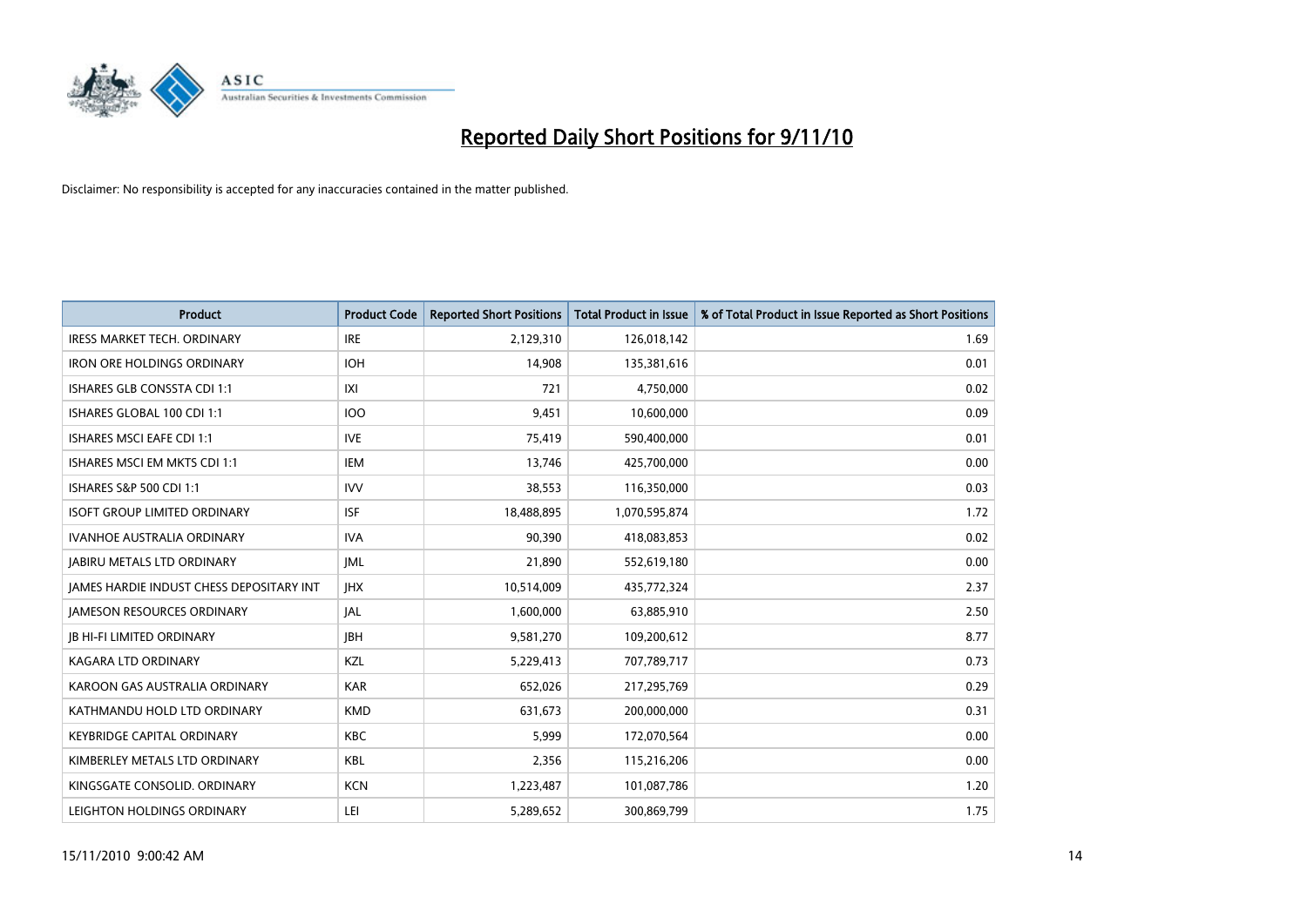

| <b>Product</b>                        | <b>Product Code</b> | <b>Reported Short Positions</b> | <b>Total Product in Issue</b> | % of Total Product in Issue Reported as Short Positions |
|---------------------------------------|---------------------|---------------------------------|-------------------------------|---------------------------------------------------------|
| LEND LEASE GROUP UNIT/ORD STAPLED     | LLC                 | 784,119                         | 565,558,754                   | 0.14                                                    |
| LINC ENERGY LTD ORDINARY              | <b>LNC</b>          | 1,158,714                       | 497,085,405                   | 0.23                                                    |
| LIQUEFIED NATURAL ORDINARY            | LNG                 | 6,203                           | 213,339,015                   | 0.00                                                    |
| <b>LYNAS CORPORATION ORDINARY</b>     | <b>LYC</b>          | 17,458,019                      | 1,656,999,093                 | 1.05                                                    |
| MAC SERVICES (THE) ORDINARY           | <b>MSL</b>          | 65,425                          | 165,966,692                   | 0.04                                                    |
| MACARTHUR COAL ORDINARY               | <b>MCC</b>          | 1,262,216                       | 299,476,903                   | 0.42                                                    |
| MACMAHON HOLDINGS ORDINARY            | <b>MAH</b>          | 1,563,446                       | 733,711,705                   | 0.20                                                    |
| MACO ATLAS ROADS GRP ORDINARY STAPLED | <b>MOA</b>          | 993,010                         | 452,345,907                   | 0.21                                                    |
| MACQUARIE GROUP LTD ORDINARY          | <b>MOG</b>          | 3,788,167                       | 345,607,816                   | 1.08                                                    |
| <b>MANTRA RESOURCES ORDINARY</b>      | <b>MRU</b>          | 429,171                         | 130,229,188                   | 0.33                                                    |
| MAP GROUP STAPLED US PROHIBIT.        | <b>MAP</b>          | 955,600                         | 1,861,210,782                 | 0.05                                                    |
| <b>MARION ENERGY ORDINARY</b>         | <b>MAE</b>          | 363,977                         | 429,822,043                   | 0.08                                                    |
| MARYBOROUGH SUGAR ORDINARY            | <b>MSF</b>          | 111                             | 53,505,540                    | 0.00                                                    |
| MCMILLAN SHAKESPEARE ORDINARY         | <b>MMS</b>          | 177,161                         | 67,849,516                    | 0.26                                                    |
| MCPHERSON'S LTD ORDINARY              | <b>MCP</b>          | 17,869                          | 71,651,758                    | 0.02                                                    |
| MEDUSA MINING LTD ORDINARY            | <b>MML</b>          | 736,384                         | 187,584,911                   | 0.39                                                    |
| MELBOURNE IT LIMITED ORDINARY         | MLB                 | 145,176                         | 80,029,955                    | 0.18                                                    |
| MEO AUSTRALIA LTD ORDINARY            | <b>MEO</b>          | 345,437                         | 477,220,955                   | 0.07                                                    |
| <b>MERMAID MARINE ORDINARY</b>        | <b>MRM</b>          | 199,826                         | 202,082,349                   | 0.09                                                    |
| MESOBLAST LIMITED ORDINARY            | <b>MSB</b>          | 18,709                          | 158,140,556                   | 0.01                                                    |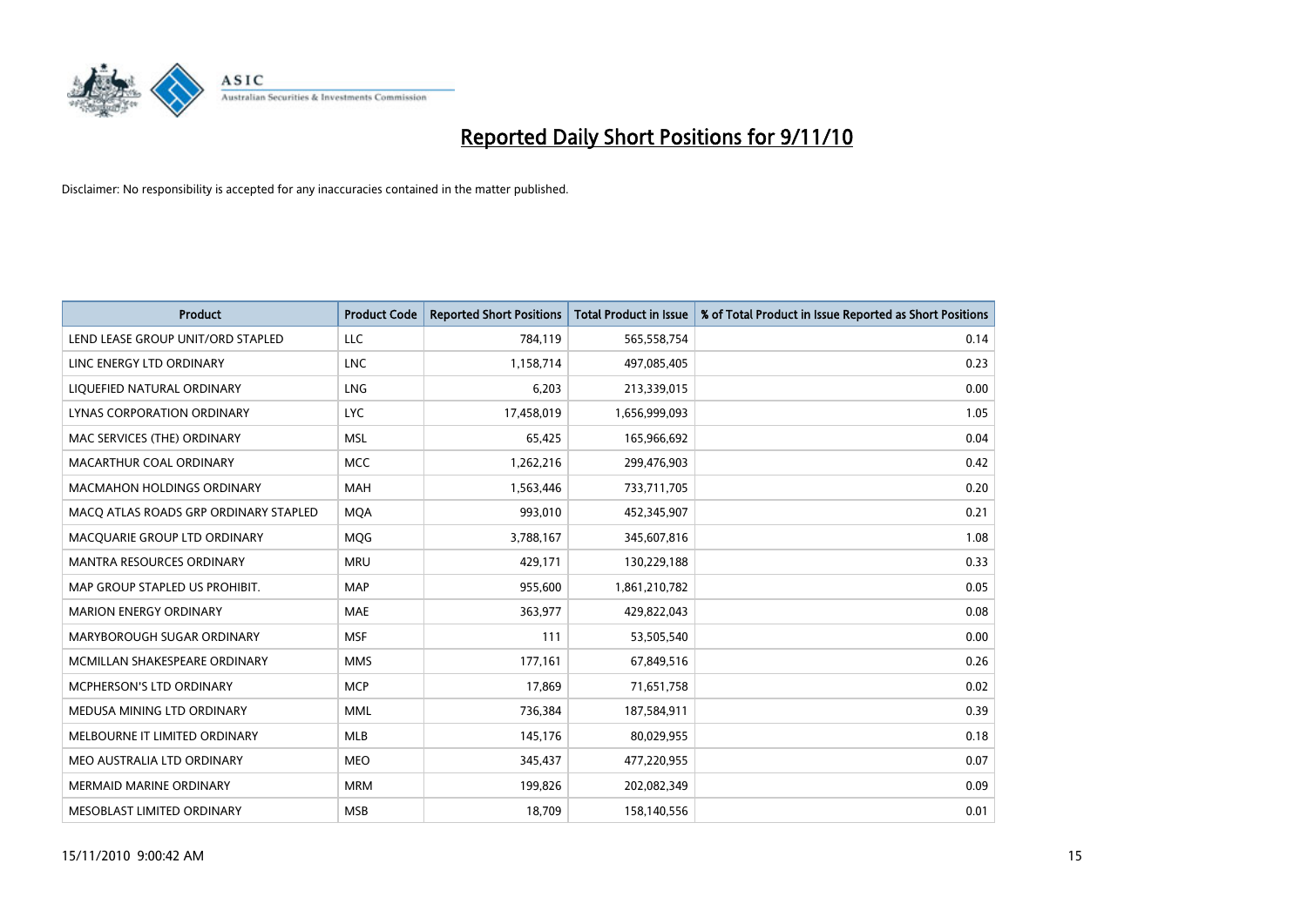

| <b>Product</b>                    | <b>Product Code</b> | <b>Reported Short Positions</b> | <b>Total Product in Issue</b> | % of Total Product in Issue Reported as Short Positions |
|-----------------------------------|---------------------|---------------------------------|-------------------------------|---------------------------------------------------------|
| METALS X LIMITED ORDINARY         | <b>MLX</b>          | 326,940                         | 1,365,661,782                 | 0.03                                                    |
| METCASH LIMITED ORDINARY          | <b>MTS</b>          | 20,536,389                      | 768,523,847                   | 2.66                                                    |
| METGASCO LIMITED ORDINARY         | <b>MEL</b>          | 235,435                         | 250,803,468                   | 0.09                                                    |
| METMINCO LIMITED ORDINARY         | <b>MNC</b>          | 350,000                         | 836,622,979                   | 0.04                                                    |
| MICLYN EXP OFFSHR ORDINARY        | <b>MIO</b>          | 344,457                         | 271,700,000                   | 0.12                                                    |
| MINARA RESOURCES ORDINARY         | <b>MRE</b>          | 4,881,462                       | 1,167,783,517                 | 0.41                                                    |
| MINCOR RESOURCES NL ORDINARY      | <b>MCR</b>          | 231,230                         | 200,608,804                   | 0.11                                                    |
| MINERAL DEPOSITS ORDINARY         | <b>MDL</b>          | 956,501                         | 606,941,673                   | 0.16                                                    |
| MINERAL RESOURCES. ORDINARY       | <b>MIN</b>          | 696,751                         | 167,939,485                   | 0.41                                                    |
| MIRABELA NICKEL LTD ORDINARY      | <b>MBN</b>          | 11,344,670                      | 485,383,737                   | 2.33                                                    |
| MIRVAC GROUP STAPLED SECURITIES   | <b>MGR</b>          | 3,690,263                       | 3,415,819,357                 | 0.11                                                    |
| MITCHELL COMMUNITCA, ORDINARY     | <b>MCU</b>          | 16,057                          | 302,029,237                   | 0.01                                                    |
| MOLOPO ENERGY LTD ORDINARY        | <b>MPO</b>          | 1,805,850                       | 250,972,584                   | 0.71                                                    |
| MONADELPHOUS GROUP ORDINARY       | <b>MND</b>          | 588,263                         | 87,521,827                    | 0.68                                                    |
| MORTGAGE CHOICE LTD ORDINARY      | <b>MOC</b>          | 10,350                          | 119,948,255                   | 0.01                                                    |
| MOUNT GIBSON IRON ORDINARY        | MGX                 | 3,877,257                       | 1,082,570,693                 | 0.35                                                    |
| MURCHISON METALS LTD ORDINARY     | <b>MMX</b>          | 7,439,003                       | 435,884,268                   | 1.71                                                    |
| <b>MYER HOLDINGS LTD ORDINARY</b> | <b>MYR</b>          | 18,994,396                      | 581,617,884                   | 3.26                                                    |
| <b>MYSTATE LIMITED ORDINARY</b>   | <b>MYS</b>          | 1,400                           | 67,439,158                    | 0.00                                                    |
| NATIONAL AUST. BANK ORDINARY      | <b>NAB</b>          | 8,978,543                       | 2,133,340,708                 | 0.40                                                    |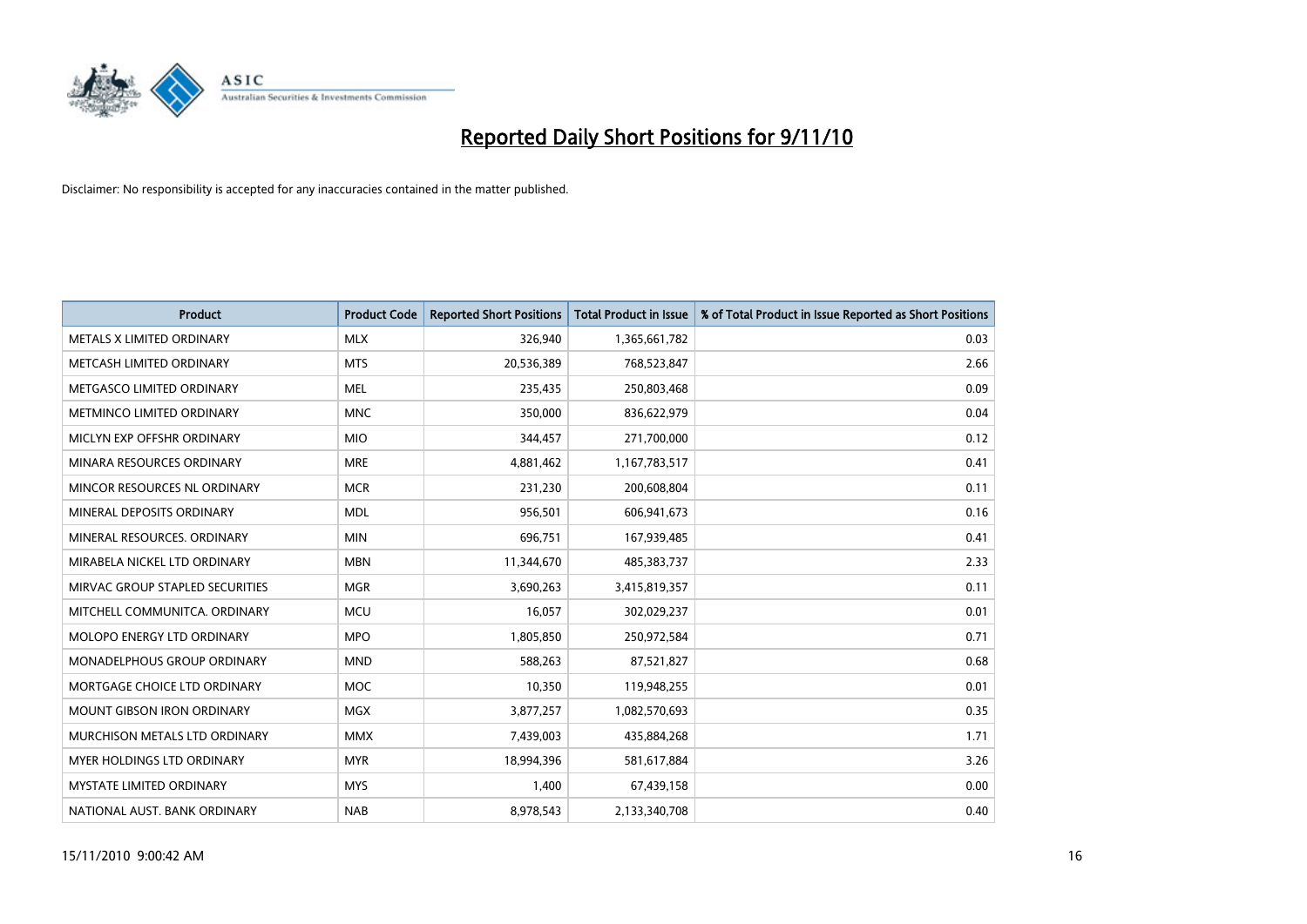

| <b>Product</b>                | <b>Product Code</b> | <b>Reported Short Positions</b> | <b>Total Product in Issue</b> | % of Total Product in Issue Reported as Short Positions |
|-------------------------------|---------------------|---------------------------------|-------------------------------|---------------------------------------------------------|
| NATURAL FUEL LIMITED ORDINARY | <b>NFL</b>          |                                 | 721,912                       | 0.00                                                    |
| NAVITAS LIMITED ORDINARY      | <b>NVT</b>          | 736,281                         | 342,450,567                   | 0.22                                                    |
| NEPTUNE MARINE ORDINARY       | <b>NMS</b>          | 1,661,204                       | 442,223,834                   | 0.37                                                    |
| NEW HOPE CORPORATION ORDINARY | <b>NHC</b>          | 457,189                         | 830,230,549                   | 0.06                                                    |
| NEWCREST MINING ORDINARY      | <b>NCM</b>          | 4,717,303                       | 764,486,927                   | 0.60                                                    |
| NEWS CORP A NON-VOTING CDI    | <b>NWSLV</b>        | 189,873                         | 1,828,190,774                 | 0.01                                                    |
| NEWS CORP B VOTING CDI        | <b>NWS</b>          | 7,054,079                       | 798,520,953                   | 0.89                                                    |
| NEXBIS LIMITED ORDINARY       | <b>NBS</b>          | 63,733                          | 498,972,940                   | 0.01                                                    |
| NEXUS ENERGY LIMITED ORDINARY | <b>NXS</b>          | 5,385,185                       | 988,257,304                   | 0.55                                                    |
| NIB HOLDINGS LIMITED ORDINARY | <b>NHF</b>          | 8,911                           | 495,431,427                   | 0.00                                                    |
| NICK SCALI LIMITED ORDINARY   | <b>NCK</b>          | 35,846                          | 81,000,000                    | 0.04                                                    |
| NIDO PETROLEUM ORDINARY       | <b>NDO</b>          | 11,103,463                      | 1,266,550,321                 | 0.87                                                    |
| NKWE PLATINUM 10C US COMMON   | <b>NKP</b>          | 224.690                         | 559,651,184                   | 0.04                                                    |
| NORFOLK GROUP ORDINARY        | <b>NFK</b>          | 15,969                          | 158,890,730                   | 0.01                                                    |
| NORTHERN CREST ORDINARY       | NOC                 | 24,345                          | 116,074,781                   | 0.02                                                    |
| NORTHERN IRON LTD ORDINARY    | <b>NFE</b>          | 1,223,159                       | 336,035,503                   | 0.36                                                    |
| NOVOGEN LIMITED ORDINARY      | <b>NRT</b>          | 44,949                          | 102,125,894                   | 0.04                                                    |
| NRW HOLDINGS LIMITED ORDINARY | <b>NWH</b>          | 372,448                         | 251,223,000                   | 0.15                                                    |
| NUFARM LIMITED ORDINARY       | <b>NUF</b>          | 6,947,288                       | 261,775,731                   | 2.66                                                    |
| NUPLEX INDUSTRIES ORDINARY    | <b>NPX</b>          | 51,989                          | 195,060,783                   | 0.03                                                    |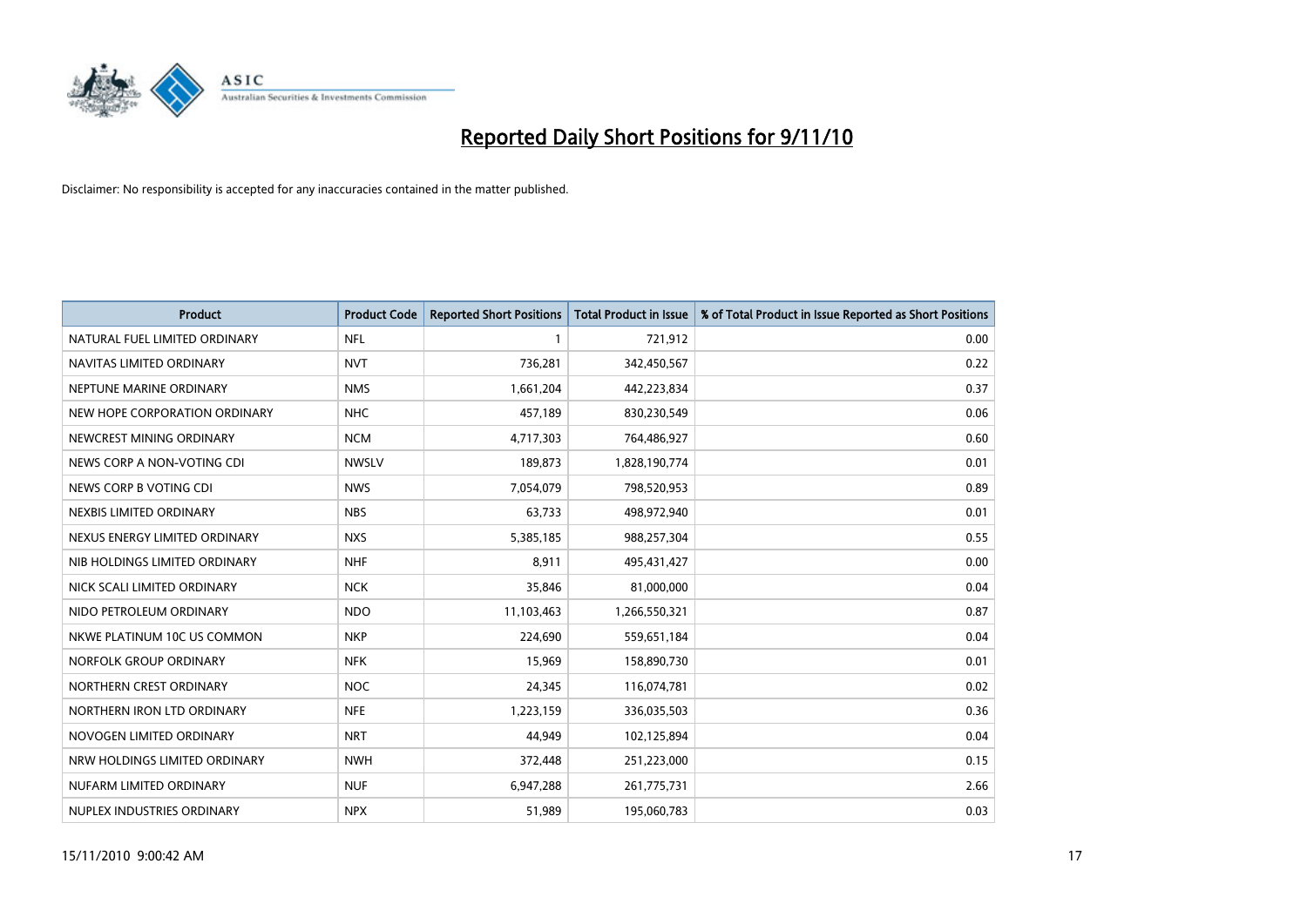

| <b>Product</b>                          | <b>Product Code</b> | <b>Reported Short Positions</b> | Total Product in Issue | % of Total Product in Issue Reported as Short Positions |
|-----------------------------------------|---------------------|---------------------------------|------------------------|---------------------------------------------------------|
| NYOTA MINERALS LTD ORDINARY             | <b>NYO</b>          | 568,750                         | 452,935,583            | 0.13                                                    |
| OAKTON LIMITED ORDINARY                 | <b>OKN</b>          | 672,664                         | 93,674,235             | 0.72                                                    |
| OCEANAGOLD CORP. CHESS DEPOSITARY INT   | <b>OGC</b>          | 258,102                         | 249,874,252            | 0.10                                                    |
| OCEANIA CAPITAL LTD ORDINARY            | <b>OCP</b>          | 2,500                           | 91,921,295             | 0.00                                                    |
| OIL SEARCH LTD ORDINARY                 | OSH                 | 8,347,124                       | 1,312,888,303          | 0.60                                                    |
| OM HOLDINGS LIMITED ORDINARY            | OMH                 | 1,292,542                       | 503,085,150            | 0.26                                                    |
| ONESTEEL LIMITED ORDINARY               | OST                 | 1,685,955                       | 1,334,683,421          | 0.13                                                    |
| ORICA LIMITED ORDINARY                  | ORI                 | 2,500,665                       | 362,100,430            | 0.69                                                    |
| ORIGIN ENERGY ORDINARY                  | <b>ORG</b>          | 4,963,506                       | 884,469,012            | 0.55                                                    |
| OROCOBRE LIMITED ORDINARY               | <b>ORE</b>          | 19,332                          | 91,181,996             | 0.02                                                    |
| OROTONGROUP LIMITED ORDINARY            | ORL                 |                                 | 40,880,902             | 0.00                                                    |
| OTTO ENERGY LIMITED ORDINARY            | <b>OEL</b>          | 109,204                         | 1,134,540,071          | 0.01                                                    |
| OZ MINERALS ORDINARY                    | OZL                 | 25,220,664                      | 3,192,066,057          | 0.78                                                    |
| <b>PACIFIC BRANDS ORDINARY</b>          | PBG                 | 3,473,993                       | 931,386,248            | 0.38                                                    |
| PALADIN ENERGY LTD ORDINARY             | <b>PDN</b>          | 18,604,195                      | 718,423,382            | 2.60                                                    |
| PANAUST LIMITED ORDINARY                | <b>PNA</b>          | 7,348,438                       | 2,955,176,819          | 0.25                                                    |
| PANORAMIC RESOURCES ORDINARY            | PAN                 | 730,754                         | 206,062,842            | 0.36                                                    |
| PAPERLINX LIMITED ORDINARY              | <b>PPX</b>          | 16,301,463                      | 603,580,761            | 2.70                                                    |
| PAPERLINX SPS TRUST STEP UP PERP. PREF. | <b>PXUPA</b>        | 5,000                           | 2,850,000              | 0.18                                                    |
| PATTIES FOODS LTD ORDINARY              | PFL                 |                                 | 138,908,853            | 0.00                                                    |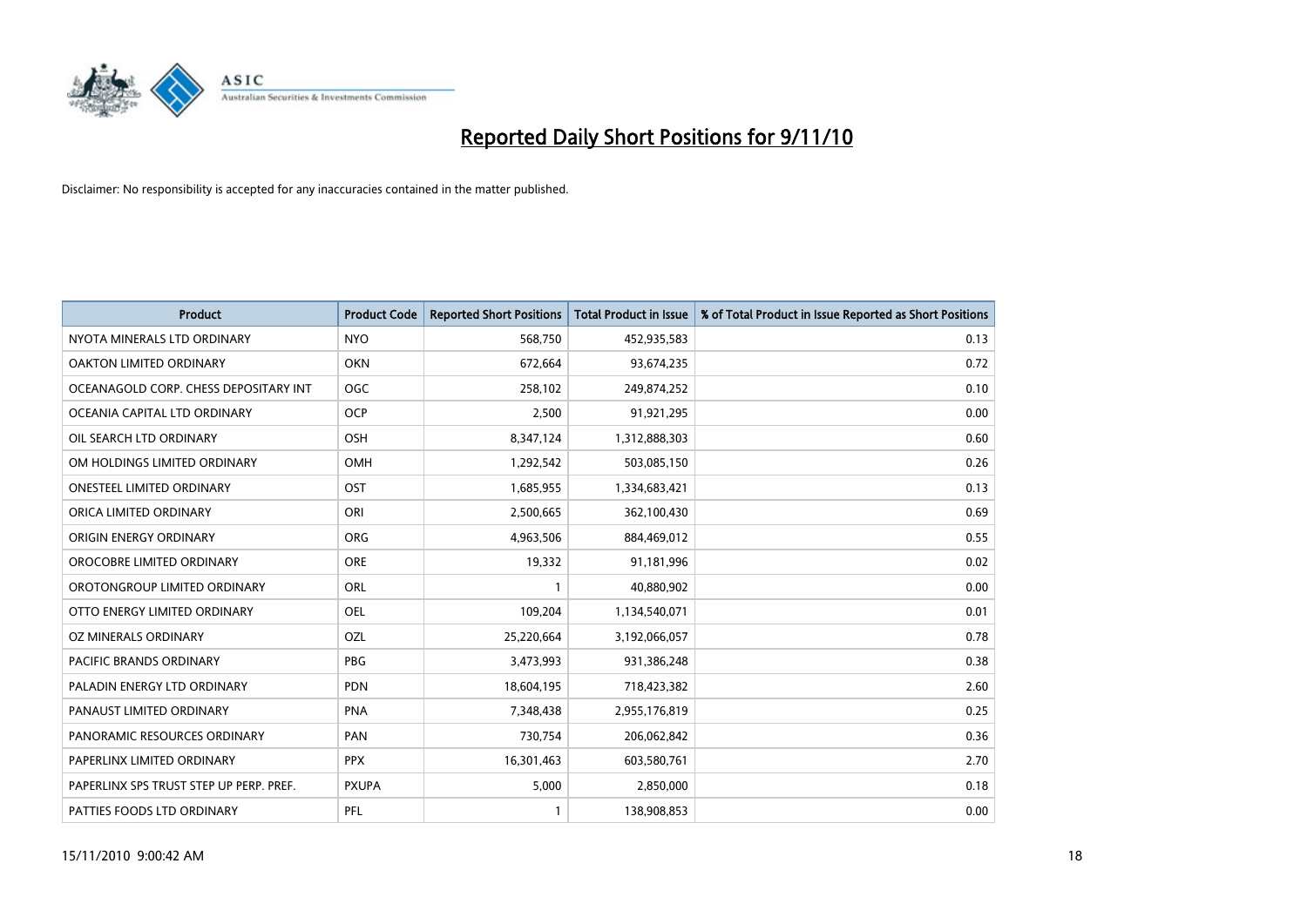

| <b>Product</b>                       | <b>Product Code</b> | <b>Reported Short Positions</b> | <b>Total Product in Issue</b> | % of Total Product in Issue Reported as Short Positions |
|--------------------------------------|---------------------|---------------------------------|-------------------------------|---------------------------------------------------------|
| PEAK RESOURCES ORDINARY              | <b>PEK</b>          | 217,500                         | 125,035,593                   | 0.17                                                    |
| PEET LIMITED ORDINARY                | <b>PPC</b>          | 124,243                         | 302,965,804                   | 0.04                                                    |
| PENINSULA MINERALS ORDINARY          | <b>PEN</b>          | 5,000                           | 1,637,297,877                 | 0.00                                                    |
| PERILYA LIMITED ORDINARY             | PEM                 | 467,918                         | 526,075,563                   | 0.09                                                    |
| PERPETUAL LIMITED ORDINARY           | PPT                 | 2,273,412                       | 43,692,215                    | 5.22                                                    |
| PERSEUS MINING LTD ORDINARY          | PRU                 | 1,470,177                       | 421,307,088                   | 0.36                                                    |
| PETSEC ENERGY ORDINARY               | <b>PSA</b>          | 223,332                         | 231,283,622                   | 0.10                                                    |
| PHARMAXIS LTD ORDINARY               | <b>PXS</b>          | 1,951,339                       | 225,852,684                   | 0.87                                                    |
| PHOTON GROUP LTD ORDINARY            | <b>PGA</b>          | 250,510                         | 1,540,543,357                 | 0.02                                                    |
| PIKE RIVER COAL ORDINARY             | <b>PRC</b>          | 282,595                         | 405,513,933                   | 0.07                                                    |
| PLATINUM ASSET ORDINARY              | <b>PTM</b>          | 4,236,488                       | 561,347,878                   | 0.74                                                    |
| PLATINUM AUSTRALIA ORDINARY          | <b>PLA</b>          | 6,750,083                       | 321,130,521                   | 2.07                                                    |
| PLATINUM CAPITAL LTD ORDINARY        | <b>PMC</b>          |                                 | 163,732,888                   | 0.00                                                    |
| PLUTON RESOURCES ORDINARY            | PLV                 | 248,500                         | 156,049,880                   | 0.16                                                    |
| <b>PMP LIMITED ORDINARY</b>          | <b>PMP</b>          | 1,708,241                       | 335,338,483                   | 0.50                                                    |
| PORT BOUVARD LIMITED ORDINARY        | PBD                 | 6,754                           | 593,868,295                   | 0.00                                                    |
| PREMIER INVESTMENTS ORDINARY         | <b>PMV</b>          | 206,025                         | 155,030,045                   | 0.12                                                    |
| PRIMARY HEALTH CARE ORDINARY         | <b>PRY</b>          | 10,486,822                      | 495,978,188                   | 2.11                                                    |
| PRIME INFR GROUP. STAPLED SECURITIES | PIH                 | 644,868                         | 351,776,795                   | 0.17                                                    |
| PRIME MEDIA GRP LTD ORDINARY         | PRT                 | 2                               | 366,330,303                   | 0.00                                                    |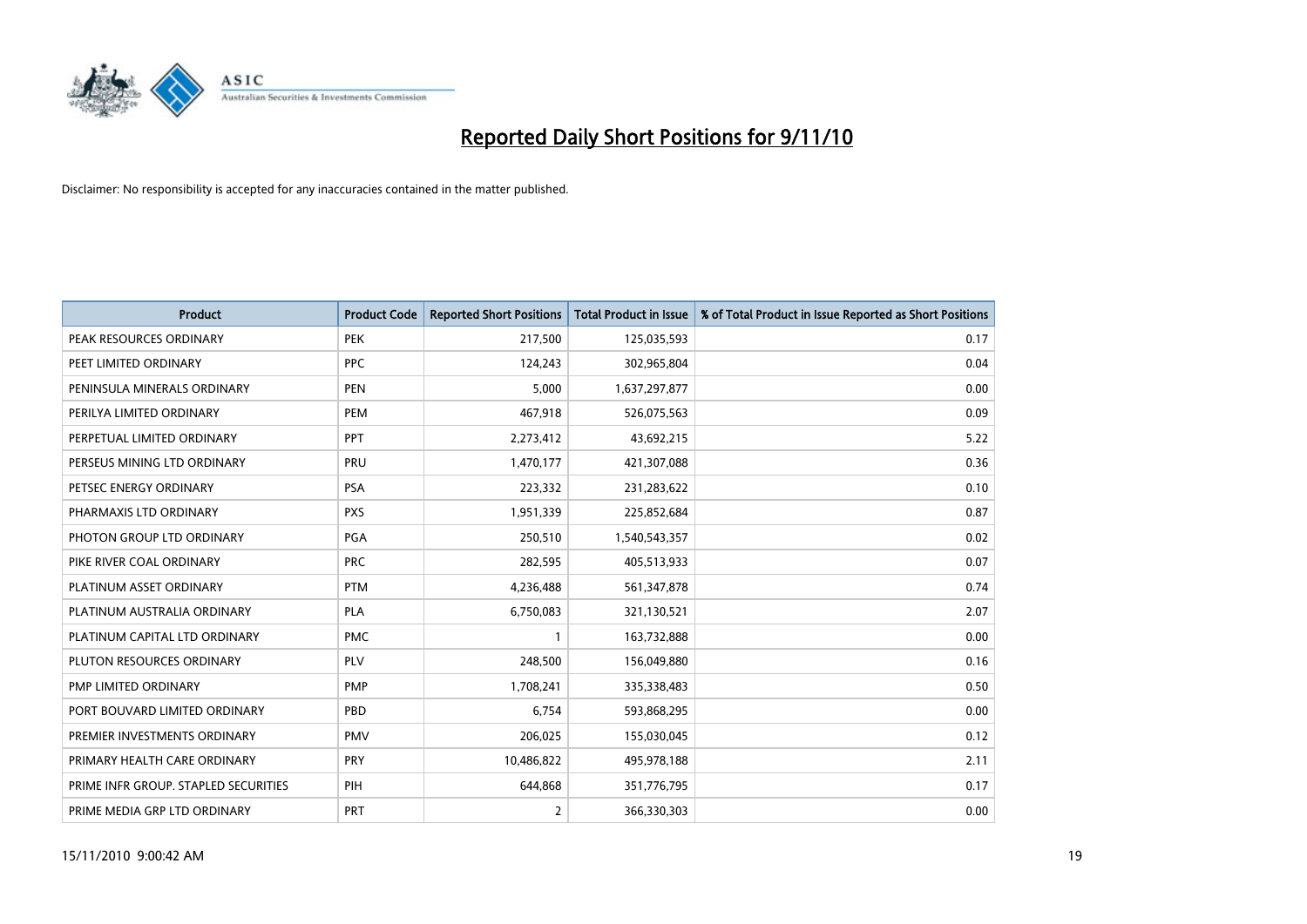

| <b>Product</b>                       | <b>Product Code</b> | <b>Reported Short Positions</b> | Total Product in Issue | % of Total Product in Issue Reported as Short Positions |
|--------------------------------------|---------------------|---------------------------------|------------------------|---------------------------------------------------------|
| PRIMEAG AUSTRALIA ORDINARY           | PAG                 | 311,454                         | 150,569,976            | 0.21                                                    |
| PROGEN PHARMACEUTIC ORDINARY         | PGL                 | 151,596                         | 24,709,097             | 0.61                                                    |
| PROGRAMMED ORDINARY                  | <b>PRG</b>          | 1,045,030                       | 118,169,908            | 0.89                                                    |
| PSIVIDA CORP CDI 1:1                 | <b>PVA</b>          | 6,878                           | 7,805,836              | 0.09                                                    |
| OANTAS AIRWAYS ORDINARY              | QAN                 | 26,249,793                      | 2,265,123,620          | 1.18                                                    |
| OBE INSURANCE GROUP ORDINARY         | OBE                 | 20,942,184                      | 1,051,600,529          | 1.98                                                    |
| <b>QUBE LOGISTICS ORDINARY UNITS</b> | <b>OUB</b>          | 300                             | 517,868,029            | 0.00                                                    |
| RAMELIUS RESOURCES ORDINARY          | <b>RMS</b>          | 37,248                          | 291,208,795            | 0.01                                                    |
| RAMSAY HEALTH CARE ORDINARY          | <b>RHC</b>          | 1,700,440                       | 202,081,252            | 0.84                                                    |
| RANGE RESOURCES LTD ORDINARY         | <b>RRS</b>          | 1,250,000                       | 1,180,974,672          | 0.11                                                    |
| <b>RCR TOMLINSON ORDINARY</b>        | <b>RCR</b>          | 68,067                          | 131,887,672            | 0.05                                                    |
| <b>REA GROUP ORDINARY</b>            | <b>REA</b>          | 4,713                           | 129,691,280            | 0.00                                                    |
| <b>RED 5 LIMITED ORDINARY</b>        | <b>RED</b>          | 188,100                         | 1,079,288,043          | 0.02                                                    |
| <b>RED FORK ENERGY ORDINARY</b>      | <b>RFE</b>          | 7,696                           | 139,535,000            | 0.01                                                    |
| <b>REDFLEX HOLDINGS ORDINARY</b>     | <b>RDF</b>          | 3,225                           | 110,345,599            | 0.00                                                    |
| REED RESOURCES LTD ORDINARY          | <b>RDR</b>          | 268,205                         | 192,271,768            | 0.14                                                    |
| <b>REGIS RESOURCES ORDINARY</b>      | <b>RRL</b>          | 526,213                         | 428,945,834            | 0.12                                                    |
| RESMED INC CDI 10:1                  | <b>RMD</b>          | 8,069,319                       | 1,516,163,980          | 0.54                                                    |
| <b>RESOLUTE MINING ORDINARY</b>      | <b>RSG</b>          | 876,150                         | 451,503,505            | 0.19                                                    |
| RESOURCE EQUIP LTD ORDINARY          | <b>ROL</b>          | 77,774                          | 154,245,545            | 0.05                                                    |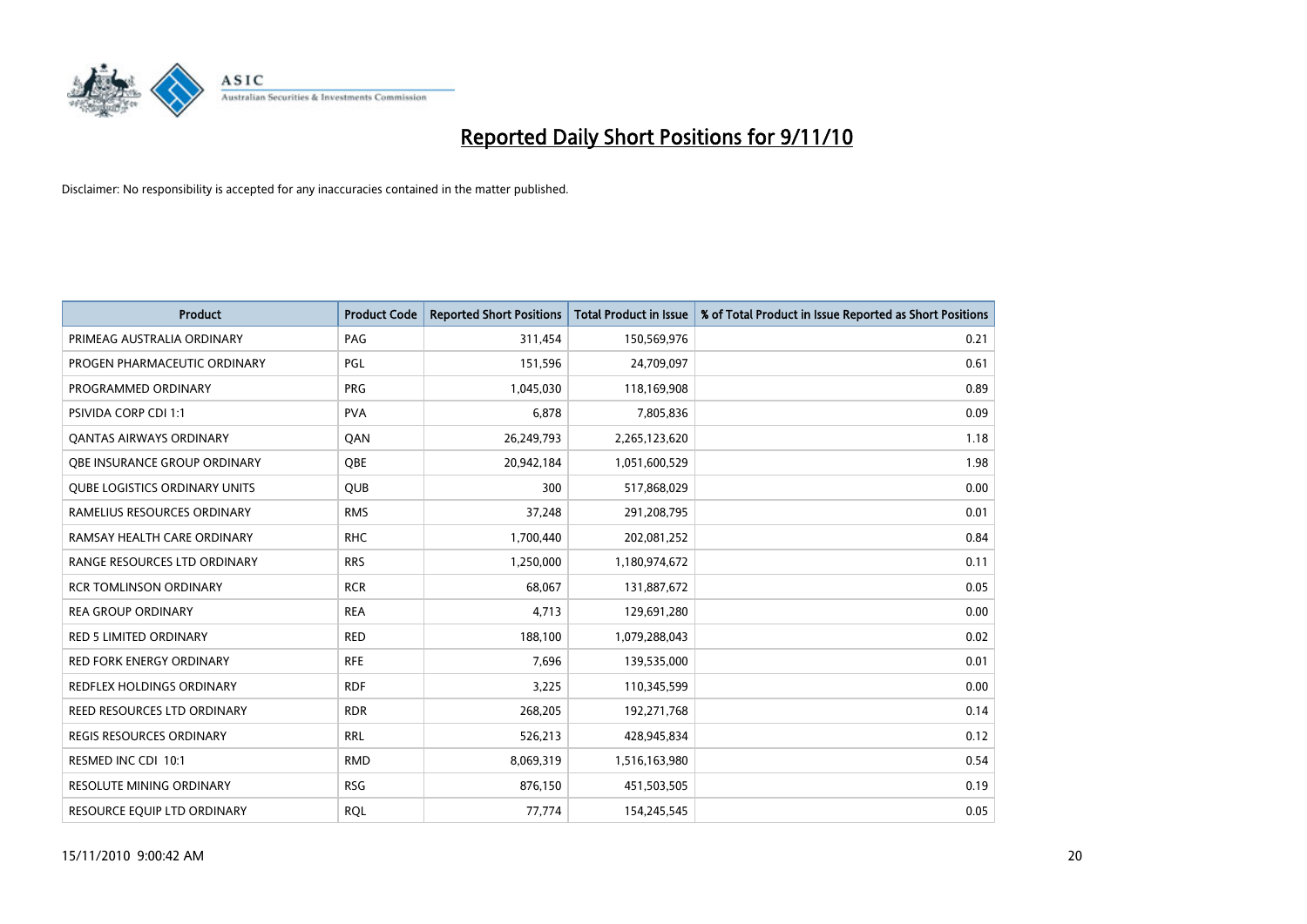

| <b>Product</b>                      | <b>Product Code</b> | <b>Reported Short Positions</b> | Total Product in Issue | % of Total Product in Issue Reported as Short Positions |
|-------------------------------------|---------------------|---------------------------------|------------------------|---------------------------------------------------------|
| <b>RESOURCE GENERATION ORDINARY</b> | <b>RES</b>          | 403,631                         | 182,680,530            | 0.22                                                    |
| REVERSE CORP LIMITED ORDINARY       | <b>REF</b>          | 25,141                          | 92,382,175             | 0.03                                                    |
| REX MINERALS LIMITED ORDINARY       | <b>RXM</b>          | 40,930                          | 132,199,460            | 0.03                                                    |
| RHG LIMITED ORDINARY                | <b>RHG</b>          | 13,020                          | 318,745,978            | 0.00                                                    |
| RIDLEY CORPORATION ORDINARY         | <b>RIC</b>          | 54,145                          | 307,817,071            | 0.02                                                    |
| RIO TINTO LIMITED ORDINARY          | <b>RIO</b>          | 19,293,884                      | 435,758,720            | 4.40                                                    |
| <b>RIVERCITY MOTORWAY STAPLED</b>   | <b>RCY</b>          | 300.208                         | 957,010,115            | 0.03                                                    |
| RIVERSDALE MINING ORDINARY          | <b>RIV</b>          | 109,049                         | 236,331,188            | 0.04                                                    |
| ROC OIL COMPANY ORDINARY            | <b>ROC</b>          | 4,635,563                       | 713,154,560            | 0.64                                                    |
| SAI GLOBAL LIMITED ORDINARY         | SAI                 | 61,232                          | 197,905,160            | 0.03                                                    |
| SALMAT LIMITED ORDINARY             | <b>SLM</b>          | 78,195                          | 159,134,483            | 0.05                                                    |
| SAMSON OIL & GAS LTD ORDINARY       | SSN                 | 380,000                         | 1,664,588,164          | 0.02                                                    |
| SANDFIRE RESOURCES ORDINARY         | <b>SFR</b>          | 31,941                          | 131,734,760            | 0.02                                                    |
| <b>SANTOS LTD ORDINARY</b>          | <b>STO</b>          | 4,239,445                       | 834,058,037            | 0.50                                                    |
| SARACEN MINERAL ORDINARY            | SAR                 | 108,431                         | 492,151,415            | 0.02                                                    |
| SEDGMAN LIMITED ORDINARY            | <b>SDM</b>          | 157,752                         | 207,997,898            | 0.07                                                    |
| <b>SEEK LIMITED ORDINARY</b>        | <b>SEK</b>          | 2,496,872                       | 336,584,488            | 0.73                                                    |
| SELECT HARVESTS ORDINARY            | SHV                 | 80                              | 55,667,043             | 0.00                                                    |
| SENETAS CORPORATION ORDINARY        | <b>SEN</b>          | 756,999                         | 461,522,263            | 0.16                                                    |
| SERVCORP LIMITED ORDINARY           | SRV                 | 93,153                          | 98,440,807             | 0.09                                                    |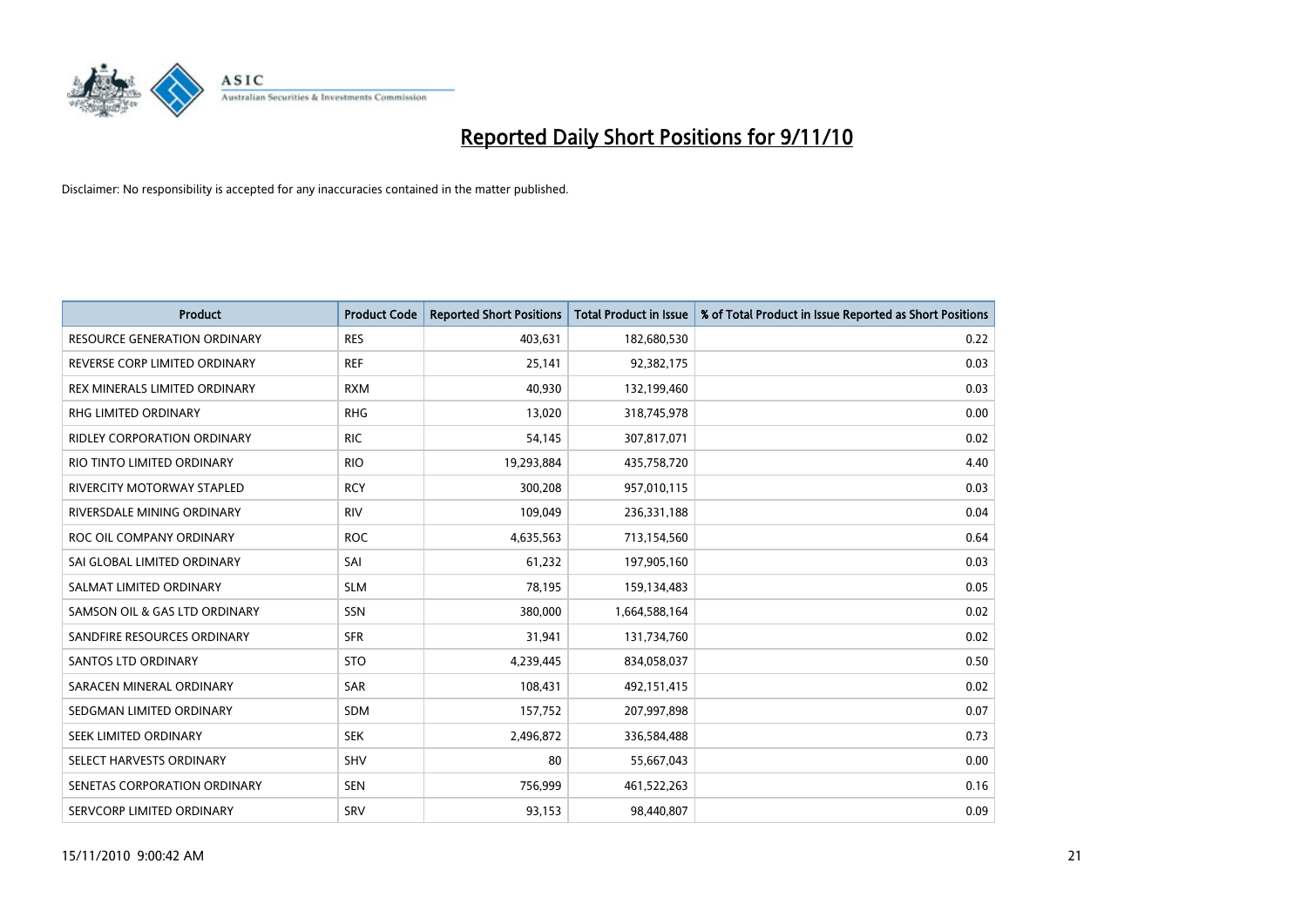

| <b>Product</b>                           | <b>Product Code</b> | <b>Reported Short Positions</b> | <b>Total Product in Issue</b> | % of Total Product in Issue Reported as Short Positions |
|------------------------------------------|---------------------|---------------------------------|-------------------------------|---------------------------------------------------------|
| SERVICE STREAM ORDINARY                  | <b>SSM</b>          | 393,559                         | 283,418,867                   | 0.14                                                    |
| SEVEN GROUP HOLDINGS ORDINARY            | <b>SVW</b>          | 88,881                          | 305,410,281                   | 0.03                                                    |
| SIGMA PHARMACEUTICAL ORDINARY            | SIP                 | 8,402,876                       | 1,178,626,572                 | 0.71                                                    |
| SILEX SYSTEMS ORDINARY                   | <b>SLX</b>          | 180,459                         | 149,506,391                   | 0.11                                                    |
| SILVER LAKE RESOURCE ORDINARY            | <b>SLR</b>          | 62,347                          | 178,882,838                   | 0.03                                                    |
| SIMS METAL MGMT LTD ORDINARY             | SGM                 | 3,613,734                       | 204,675,998                   | 1.73                                                    |
| SINGAPORE TELECOMM. CHESS DEPOSITARY INT | SGT                 | 2,972,949                       | 381,238,779                   | 0.77                                                    |
| SKILLED GROUP LTD ORDINARY               | <b>SKE</b>          | 91,311                          | 190,738,408                   | 0.04                                                    |
| SKY CITY ENTERTAIN, ORDINARY             | <b>SKC</b>          | 15,339,832                      | 575,114,687                   | 2.66                                                    |
| <b>SKY NETWORK ORDINARY</b>              | <b>SKT</b>          | 1,254,140                       | 389,139,785                   | 0.32                                                    |
| SMS MANAGEMENT. ORDINARY                 | <b>SMX</b>          | 39,888                          | 67,661,358                    | 0.06                                                    |
| SONIC HEALTHCARE ORDINARY                | <b>SHL</b>          | 5,384,289                       | 388,429,875                   | 1.37                                                    |
| SOUL PATTINSON (W.H) ORDINARY            | SOL                 | 923                             | 238,640,580                   | 0.00                                                    |
| SP AUSNET STAPLED SECURITIES             | SPN                 | 6,777,082                       | 2,748,353,504                 | 0.25                                                    |
| SPARK INFRASTRUCTURE STAPLED SECURITIES  | SKI                 | 21,844,929                      | 1,326,734,264                 | 1.64                                                    |
| SPDR 200 FUND ETF UNITS                  | <b>STW</b>          | 7,408                           | 57,428,081                    | 0.01                                                    |
| SPECIALTY FASHION ORDINARY               | <b>SFH</b>          | 1,587,043                       | 191,268,264                   | 0.83                                                    |
| SPOTLESS GROUP LTD ORDINARY              | <b>SPT</b>          | 1,176,655                       | 261,070,153                   | 0.44                                                    |
| ST BARBARA LIMITED ORDINARY              | SBM                 | 18,172,578                      | 1,953,668,407                 | 0.92                                                    |
| STH AMERICAN COR LTD ORDINARY            | SAY                 | 9,200                           | 233,651,371                   | 0.00                                                    |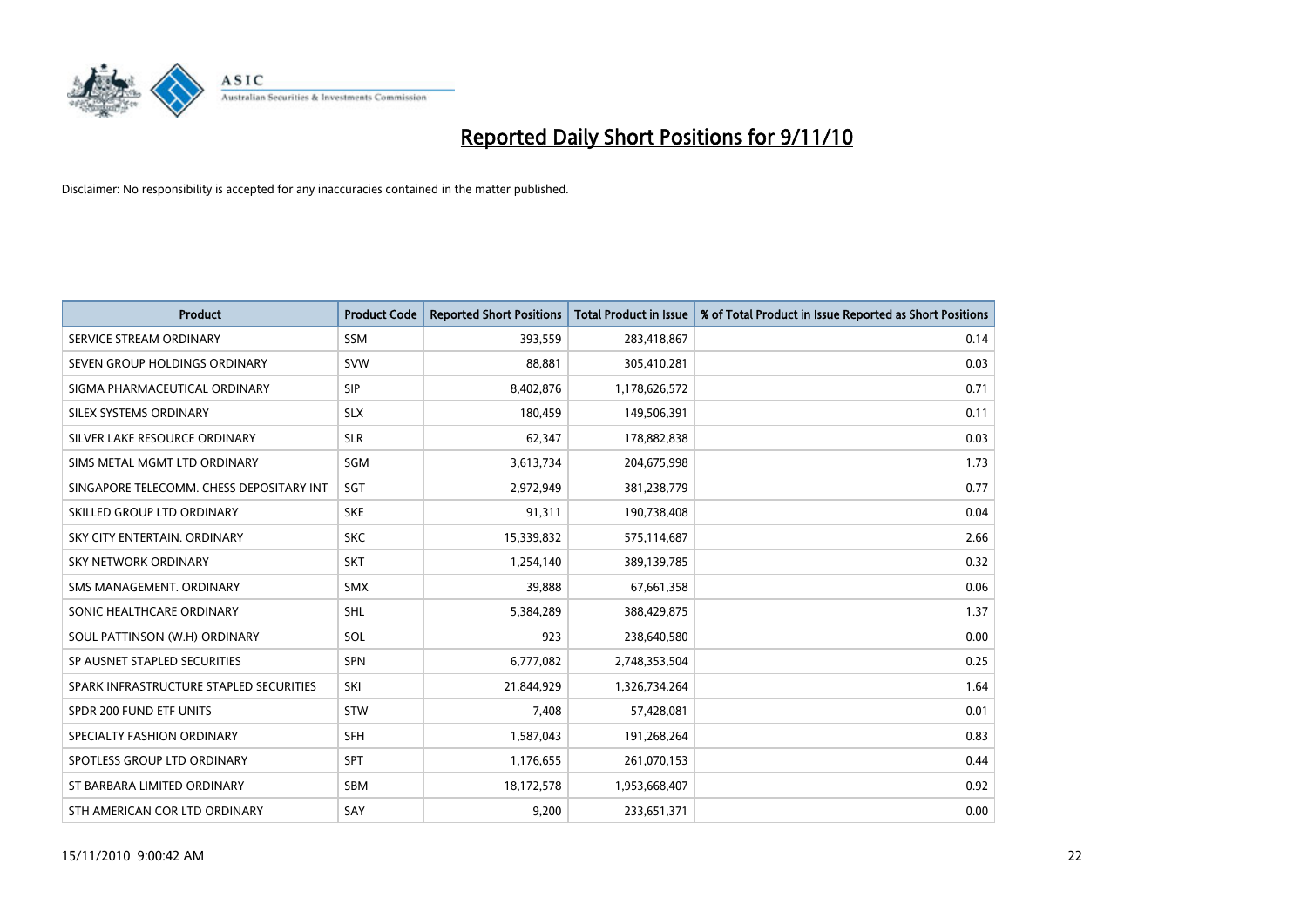

| <b>Product</b>                  | <b>Product Code</b> | <b>Reported Short Positions</b> | Total Product in Issue | % of Total Product in Issue Reported as Short Positions |
|---------------------------------|---------------------|---------------------------------|------------------------|---------------------------------------------------------|
| STHN CROSS MEDIA ORDINARY       | <b>SXL</b>          | 103,064                         | 378,827,750            | 0.02                                                    |
| STOCKLAND UNITS/ORD STAPLED     | SGP                 | 10,728,778                      | 2,383,036,717          | 0.43                                                    |
| STRAITS RESOURCES ORDINARY      | SRL                 | 4,744,603                       | 255,203,613            | 1.85                                                    |
| STW COMMUNICATIONS ORDINARY     | SGN                 | 361,493                         | 364,310,964            | 0.10                                                    |
| SUNCORP-METWAY, ORDINARY        | <b>SUN</b>          | 5,510,009                       | 1,281,390,524          | 0.43                                                    |
| SUNDANCE RESOURCES ORDINARY     | <b>SDL</b>          | 14,039,959                      | 2,709,995,932          | 0.51                                                    |
| SUNLAND GROUP LTD ORDINARY      | <b>SDG</b>          | 78,020                          | 251,107,692            | 0.03                                                    |
| SUPER CHEAP AUTO GRP ORDINARY   | <b>SUL</b>          | 305,223                         | 128,752,619            | 0.24                                                    |
| <b>SWICK MINING ORDINARY</b>    | <b>SWK</b>          | 1,548                           | 236,724,970            | 0.00                                                    |
| SYLVANIA RESOURCES ORDINARY     | <b>SLV</b>          | 50,499                          | 250,791,142            | 0.02                                                    |
| SYMEX HOLDINGS ORDINARY         | <b>SYM</b>          | 6,633                           | 125,037,628            | 0.01                                                    |
| TABCORP HOLDINGS LTD ORDINARY   | <b>TAH</b>          | 2,759,962                       | 654,446,483            | 0.41                                                    |
| TALENT2 INTERNATION ORDINARY    | <b>TWO</b>          | $\overline{7}$                  | 141,342,500            | 0.00                                                    |
| <b>TALISMAN MINING ORDINARY</b> | <b>TLM</b>          | 16,422                          | 110,536,483            | 0.01                                                    |
| TAP OIL LIMITED ORDINARY        | <b>TAP</b>          | 2,514,802                       | 231,229,499            | 1.08                                                    |
| TASSAL GROUP LIMITED ORDINARY   | <b>TGR</b>          | 2,779,754                       | 146,304,404            | 1.89                                                    |
| TATTS GROUP LTD ORDINARY        | <b>TTS</b>          | 7,026,899                       | 1,300,888,465          | 0.53                                                    |
| TELECOM CORPORATION ORDINARY    | <b>TEL</b>          | 27,425,498                      | 1,924,564,687          | 1.42                                                    |
| TELSTRA CORPORATION, ORDINARY   | <b>TLS</b>          | 9,373,725                       | 12,443,074,357         | 0.08                                                    |
| TEN NETWORK HOLDINGS ORDINARY   | <b>TEN</b>          | 7,242,804                       | 1,045,236,720          | 0.70                                                    |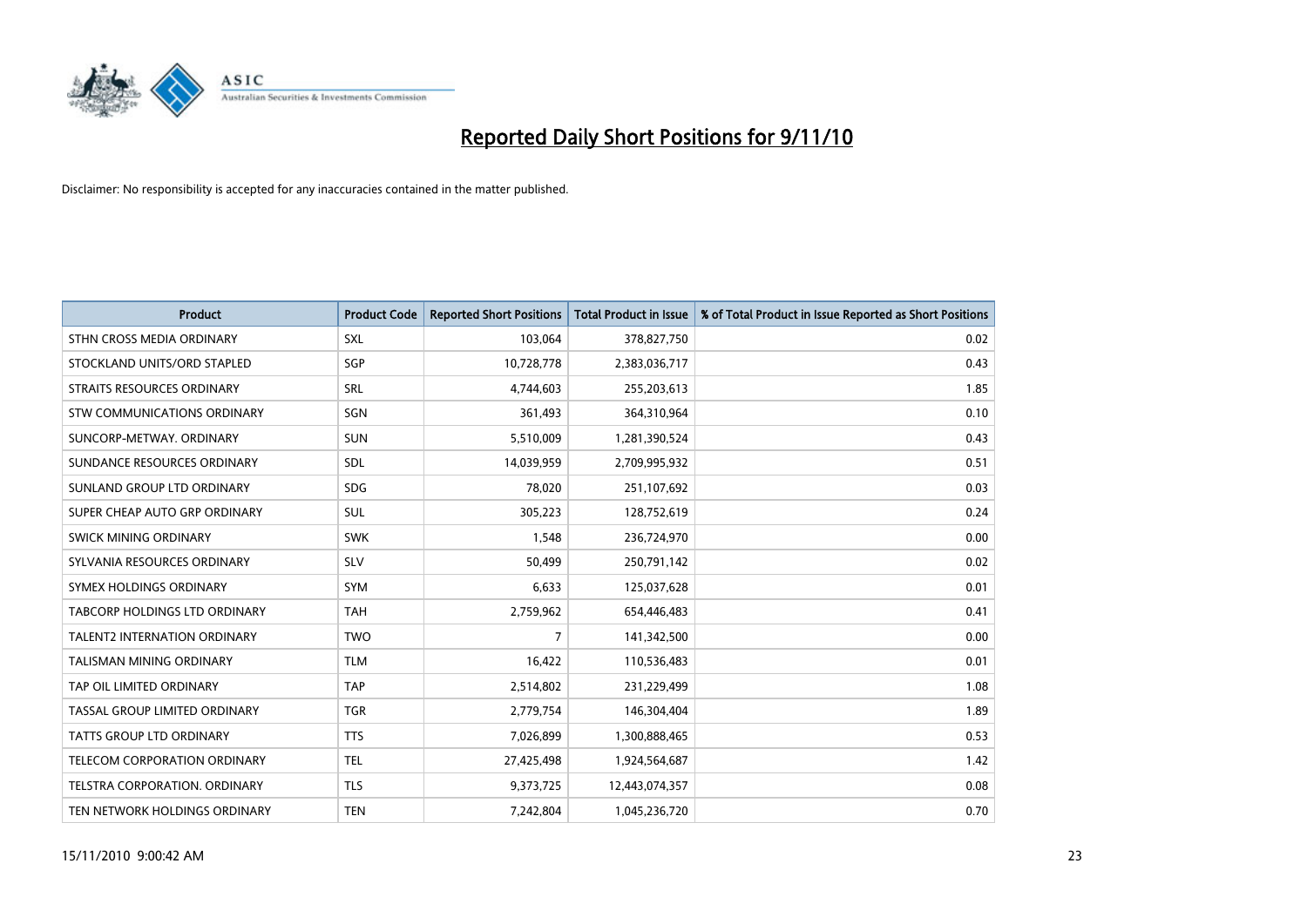

| <b>Product</b>                          | <b>Product Code</b> | <b>Reported Short Positions</b> | Total Product in Issue | % of Total Product in Issue Reported as Short Positions |
|-----------------------------------------|---------------------|---------------------------------|------------------------|---------------------------------------------------------|
| TFS CORPORATION LTD ORDINARY            | <b>TFC</b>          | 63,054                          | 227,360,909            | 0.02                                                    |
| THE REJECT SHOP ORDINARY                | <b>TRS</b>          | 29,177                          | 26,033,570             | 0.11                                                    |
| THOR MINING PLC CHESS DEPOSITARY        | <b>THR</b>          | 2.307                           | 288,754,017            | 0.00                                                    |
| THORN GROUP LIMITED ORDINARY            | <b>TGA</b>          | 2,361                           | 129,459,770            | 0.00                                                    |
| THUNDELARRA EXPLOR, ORDINARY            | <b>THX</b>          | 2,285                           | 152,910,147            | 0.00                                                    |
| <b>TIGER RESOURCES ORDINARY</b>         | <b>TGS</b>          | 163,189                         | 596,373,151            | 0.03                                                    |
| TIMBERCORP LIMITED ORDINARY             | <b>TIM</b>          | 90,075                          | 352,071,429            | 0.02                                                    |
| TISHMAN SPEYER UNITS                    | <b>TSO</b>          | 89,571                          | 338,440,904            | 0.02                                                    |
| TNG LIMITED ORDINARY                    | <b>TNG</b>          | 4,321                           | 258,055,076            | 0.00                                                    |
| TOLL HOLDINGS LTD ORDINARY              | <b>TOL</b>          | 12,912,605                      | 706,577,616            | 1.82                                                    |
| TORO ENERGY LIMITED ORDINARY            | <b>TOE</b>          | 85,404                          | 964,936,676            | 0.01                                                    |
| <b>TOWER AUSTRALIA ORDINARY</b>         | <b>TAL</b>          | 626,523                         | 415,928,881            | 0.14                                                    |
| TOWER LIMITED ORDINARY                  | <b>TWR</b>          | 689,519                         | 260,631,787            | 0.26                                                    |
| TOX FREE SOLUTIONS ORDINARY             | <b>TOX</b>          | 486,918                         | 91,855,500             | 0.52                                                    |
| TPG TELECOM LIMITED ORDINARY            | <b>TPM</b>          | 2,441,849                       | 767,849,104            | 0.30                                                    |
| TRANSFIELD SERV INFR STAPLED SECURITIES | <b>TSI</b>          | 209,212                         | 434,862,971            | 0.05                                                    |
| TRANSFIELD SERVICES ORDINARY            | <b>TSE</b>          | 3,707,287                       | 441,350,229            | 0.83                                                    |
| TRANSPACIFIC INDUST. ORDINARY           | <b>TPI</b>          | 15,321,261                      | 960,638,735            | 1.56                                                    |
| TRANSURBAN GROUP TRIPLE STAPLED SEC.    | <b>TCL</b>          | 5,430,753                       | 1,441,290,633          | 0.39                                                    |
| TRINITY GROUP STAPLED SECURITIES        | <b>TCO</b>          | 3,419                           | 231,701,539            | 0.00                                                    |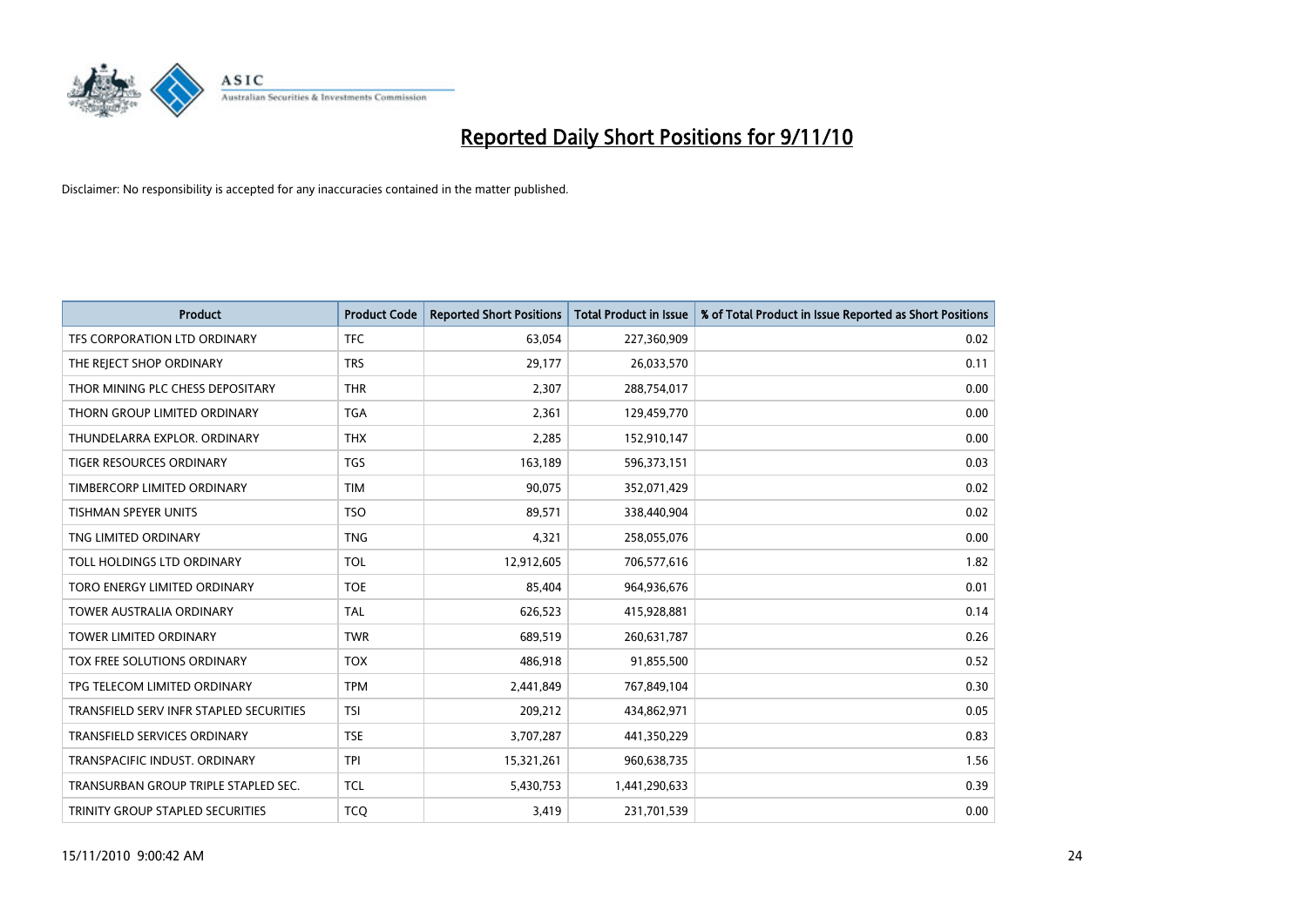

| <b>Product</b>                            | <b>Product Code</b> | <b>Reported Short Positions</b> | <b>Total Product in Issue</b> | % of Total Product in Issue Reported as Short Positions |
|-------------------------------------------|---------------------|---------------------------------|-------------------------------|---------------------------------------------------------|
| <b>TROY RESOURCES NL ORDINARY</b>         | <b>TRY</b>          | 59,203                          | 87,474,323                    | 0.07                                                    |
| UGL LIMITED ORDINARY                      | UGL                 | 4,768,088                       | 166,028,705                   | 2.85                                                    |
| UNDERCOVERWEAR LTD ORDINARY               | <b>UCW</b>          | 987                             | 43,200,000                    | 0.00                                                    |
| UNILIFE CORPORATION CDI 6:1               | <b>UNS</b>          | 61,505                          | 241,158,714                   | 0.02                                                    |
| UXC LIMITED ORDINARY                      | <b>UXC</b>          | 13,762                          | 305,789,718                   | 0.00                                                    |
| VALAD PROPERTY GROUP STPLD US PROHIB DEF  | <b>VPGDA</b>        | 20,700                          | 115,106,464                   | 0.02                                                    |
| <b>VDM GROUP LIMITED ORDINARY</b>         | <b>VMG</b>          | 11,116                          | 195,613,088                   | 0.01                                                    |
| <b>VENTURE MINERALS ORDINARY</b>          | <b>VMS</b>          | 6,500                           | 192,663,334                   | 0.00                                                    |
| VILLAGE ROADSHOW LTD ORDINARY             | <b>VRL</b>          | 682                             | 106,949,195                   | 0.00                                                    |
| VILLAGE ROADSHOW LTD 'A' CLASS PREFERENCE | <b>VRLPA</b>        | 19,557                          | 44,368,905                    | 0.04                                                    |
| <b>VIRGIN BLUE HOLDINGS ORDINARY</b>      | <b>VBA</b>          | 18,322,641                      | 2,209,126,568                 | 0.83                                                    |
| <b>VISION GROUP HLDGS ORDINARY</b>        | <b>VGH</b>          | 78,000                          | 72,771,187                    | 0.11                                                    |
| <b>VITA GROUP LTD ORDINARY</b>            | <b>VTG</b>          | 75,190                          | 142,499,800                   | 0.05                                                    |
| VITERRA INC CDI 1:1                       | <b>VTA</b>          | 4,177                           | 68,629,939                    | 0.01                                                    |
| <b>WAREHOUSE GROUP ORDINARY</b>           | <b>WHS</b>          | 302,724                         | 311,195,868                   | 0.10                                                    |
| <b>WATPAC LIMITED ORDINARY</b>            | <b>WTP</b>          | 7,535                           | 183,341,382                   | 0.00                                                    |
| <b>WDS LIMITED ORDINARY</b>               | <b>WDS</b>          | 28,932                          | 143,107,458                   | 0.02                                                    |
| WEBJET LIMITED ORDINARY                   | <b>WEB</b>          | 103,559                         | 77,361,278                    | 0.14                                                    |
| <b>WESFARMERS LIMITED ORDINARY</b>        | <b>WES</b>          | 21,749,703                      | 1,005,179,423                 | 2.14                                                    |
| WESFARMERS LIMITED PARTIALLY PROTECTED    | <b>WESN</b>         | 1,758,907                       | 151,892,739                   | 1.15                                                    |